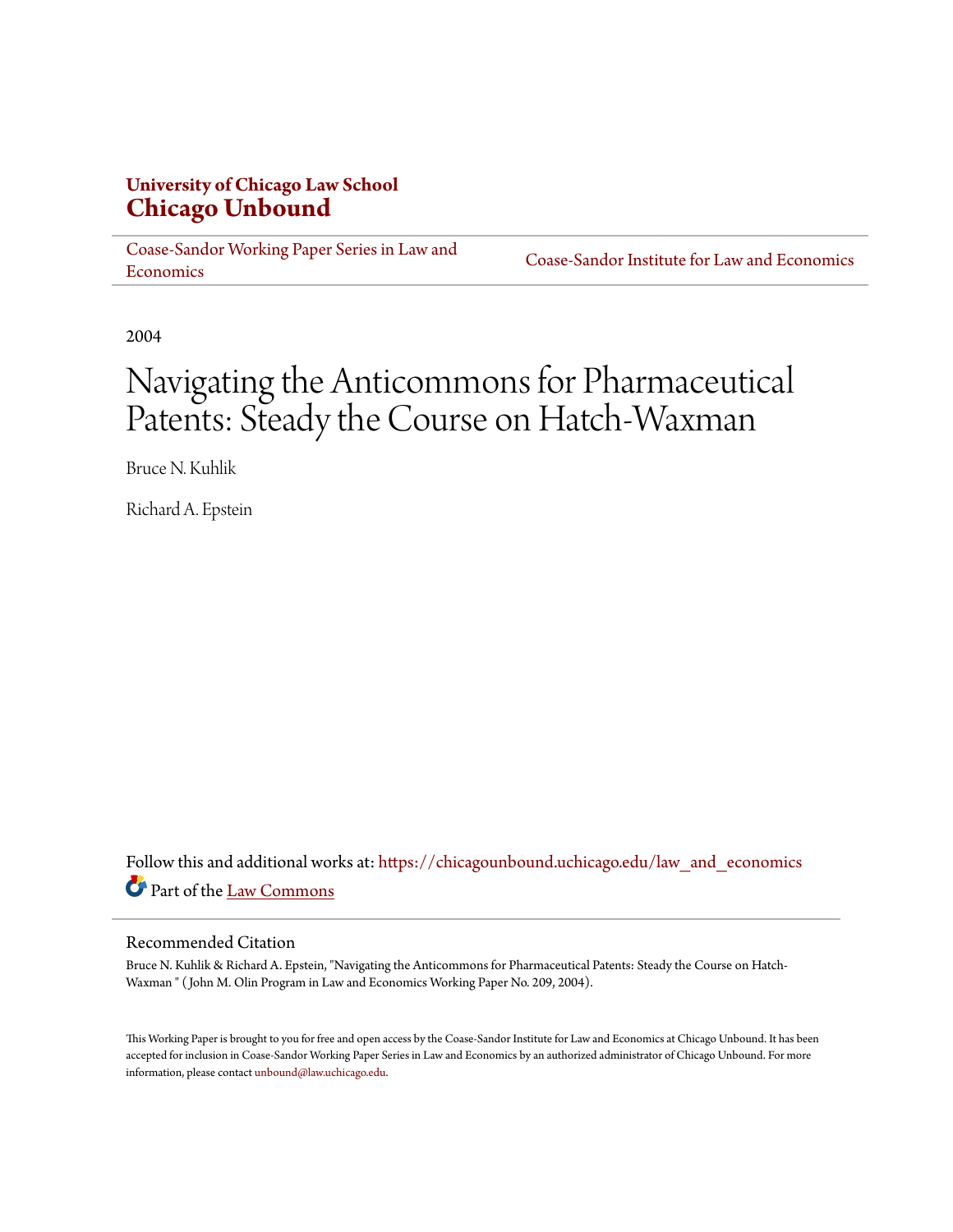# CHICAGO

#### **JOHN M. OLIN LAW & ECONOMICS WORKING PAPER NO. 209 (2D SERIES)**



### Navigating the Anticommons for Pharmaceutical Patents: Steady the Course on Hatch-Waxman

*Richard A. Epstein and Bruce N. Kuhlik*

#### **THE LAW SCHOOL THE UNIVERSITY OF CHICAGO**

March 2004

This paper can be downloaded without charge at: The Chicago Working Paper Series Index: [http://www.law.uchicago.edu/Lawecon/index.html](http://www.law.uchicago.edu/Publications/Working/index.html) and at the Social Science Research Network Electronic Paper Collection: [http://ssrn.com/abstract\\_id=536322](http://papers.ssrn.com/sol3/search.taf)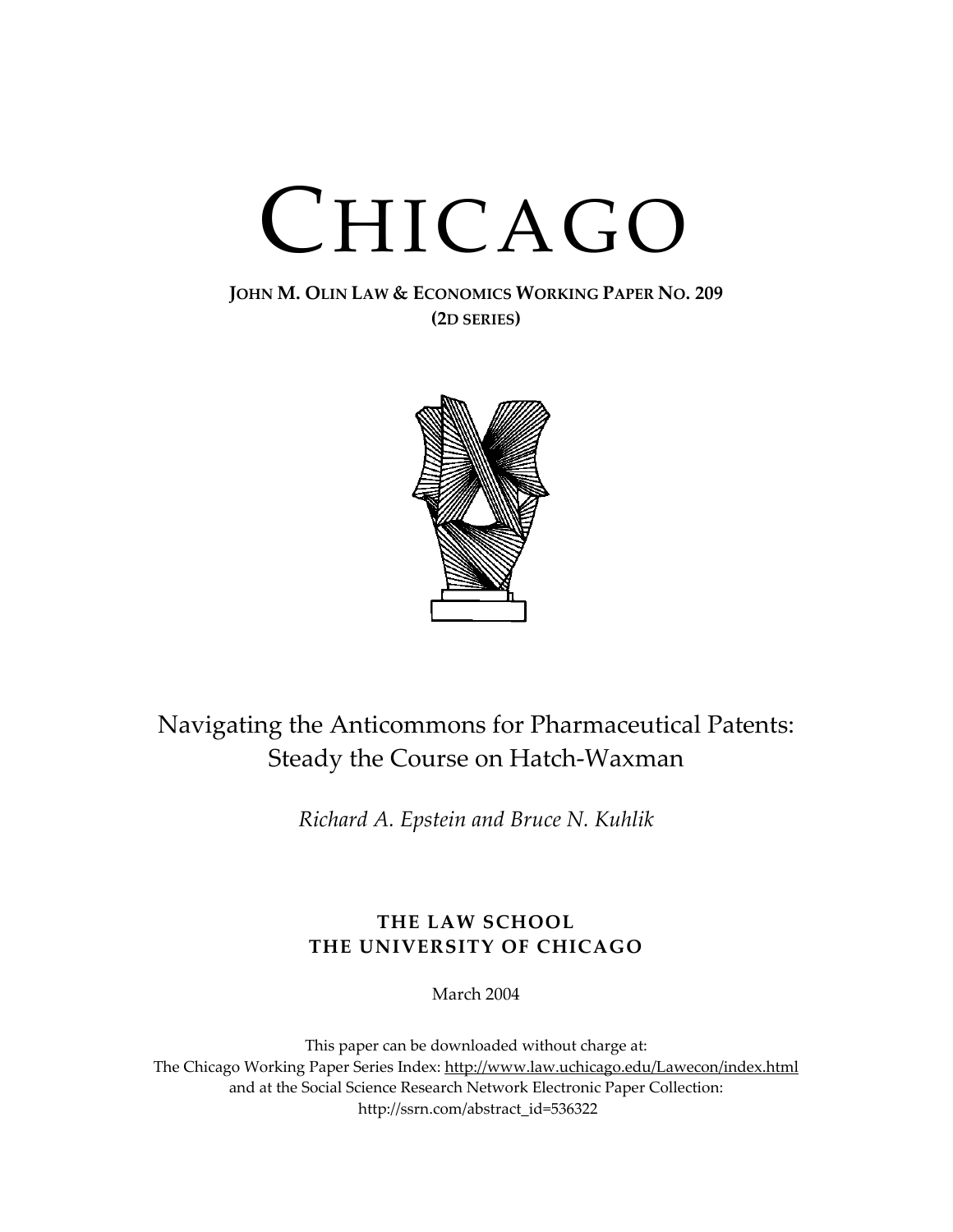#### Navigating the Anticommons for Pharmaceutical Patents: Steady the Course on Hatch-Waxman

Richard A. Epstei[n\\*](#page-2-0) & Bruce N. Kuhli[k\\*\\*](#page-2-1) 

Six years ago in *Science*, Michael Heller and Rebecca Eisenberg asked the disarmingly simple question whether patent protection could deter biomedical research.<sup>[1](#page-2-2)</sup> They treated patent protection as a two-edged sword. Happily, patents spur innovation by securing to inventors the fruits of their labors. Unhappily, patents also create a vast thicket that gives each patent holder a potential veto right over the innovations of others. This last risk they dubbed the tragedy of the anticommons, which results when property rights are too strong instead of too weak, as in the traditional tragedy of the commons[.2](#page-2-3) The problem is that too many people are in a position to exercise a veto right over some productive venture. The extent of the anticommons is highly disputed with respect to intellectual property. But it rises, without question in other contexts. One notable example occurs when the output of two sequential monopolists (like toll stations operated by rival princes along the river) sharply reduces traffic along the river, thereby reducing social welfare by reducing profits for the toll operators and travelers along the river.<sup>[3](#page-2-4)</sup> Their clear implication for patent law is that inventive activity could be reduced as well,

<span id="page-2-0"></span> <sup>\*</sup>James Parker Hall Distinguished Service Professor of Law, The University of Chicago and Peter and Kirsten Bedford Senior Fellow, The Hoover Institution. Mr. Epstein has worked extensively with PhRMA on various patent issues, including those discussed in this article.

<span id="page-2-1"></span><sup>\*\*</sup>Senior Vice President and General Counsel, Pharmaceutical Research and Manufacturers of America. The views expressed are solely those of the authors.

<span id="page-2-2"></span><sup>1</sup>Michael A. Heller & Rebecca S. Eisenberg, Can Patents Deter Innovation? The Anticommons in Biomedical Research, 280 Science 698 (1998)

<span id="page-2-4"></span><span id="page-2-3"></span><sup>2</sup>Garrett Hardin, Tragedy of the Commons, 162 Science 1243 (1968).

<sup>3</sup>See, James Buchanan & Yong J. Yoon, Symmetric Tragedies: Commons and Anticommons, 43 J. Law & Econ. 1 (2000)...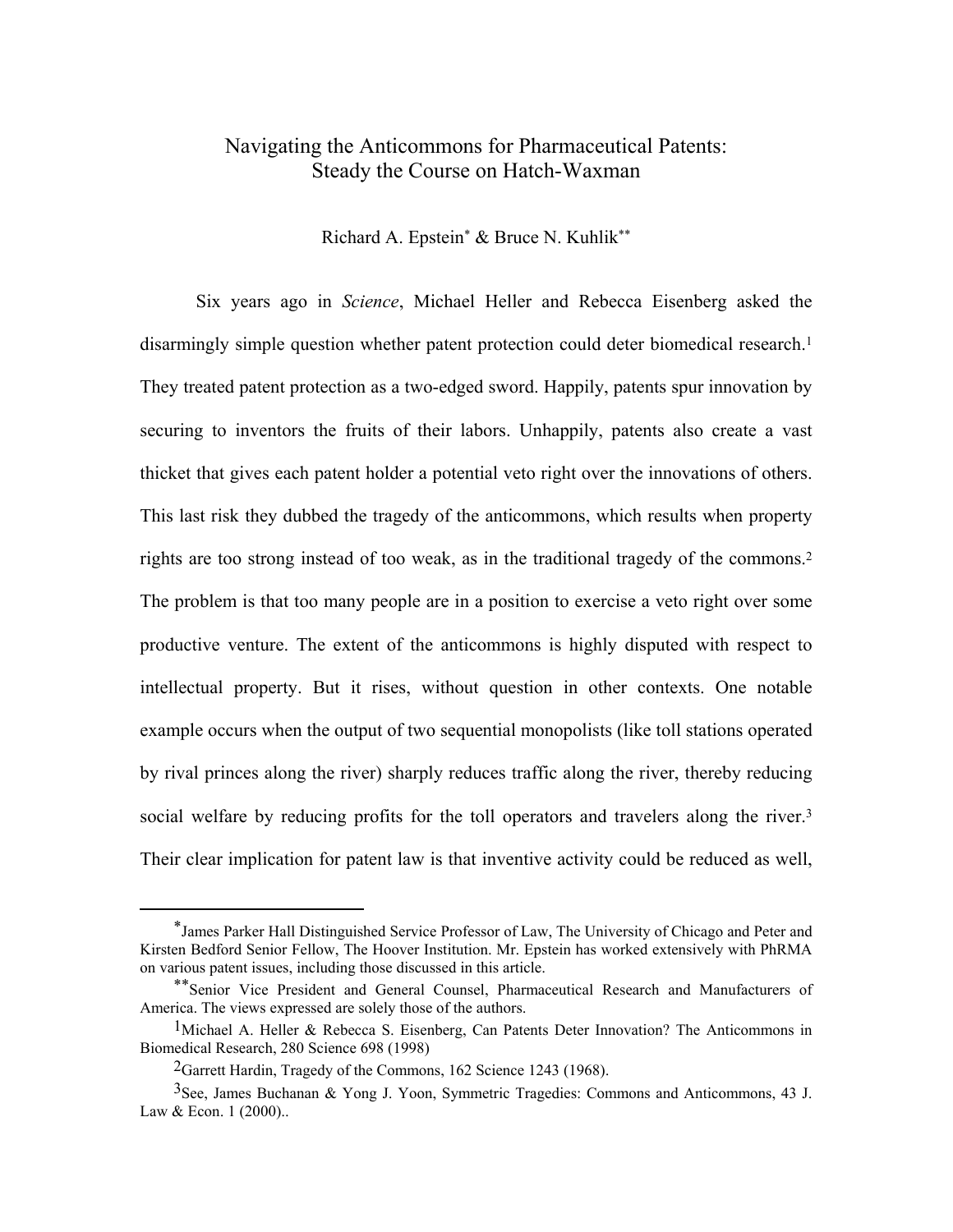as the blocking power of patents stymies innovation by product users. As with the waterways, the total value of the resources under patents (if not the number of patents themselves) should diminish as productive avenues for research cannot be pursued by individuals are cut off from the nourishment that their own inventive efforts obtain from a rich public domain. The pursuit of private gain leads to a loss of social welfare.

Heller and Eisenberg supplied little, if any, empirical evidence for their assertion that the patent blockade dominates patent innovation. Even so, we have witnessed a persistent hue and cry for the weakening of patent protection. Just recently, the Needham Commission Report for the Royal Society decried the expansion of patent activities within university. Closer to home, Congress and the Food and Drug Administration have heeded strong calls for weakening the patent protection supplied under the Hatch-Waxman Amendments to the basic patent and food and drug laws,<sup>4</sup> which govern the relationship between holders of pharmaceutical patents and their eventual generic competitors.

We think that Heller and Eisenberg have overstated the case against patent protection at both the theoretical and empirical level. The number of patents filed in recent years has continued to move sharply upward across the board. We see no reason to believe that the sole or dominant purpose for individuals is to block innovations by others. Patents themselves are expensive to acquire. The inventor only makes income to the extent that it can assign, license or sell the patent in question. Any patent that created a blockade without revenue would provide a service to holders of existing patents, mainly to *other* individuals. If in fact the return to new inventions had turned downward as

<span id="page-3-0"></span><sup>&</sup>lt;sup>4</sup>Drug Price Competition and Patent Term Restoration Act (Public Law 98-417, 98 Stat. 1585 (1984), codified at 21 U.S.C. § 355 and 35 U.S.C. 156 & 271,.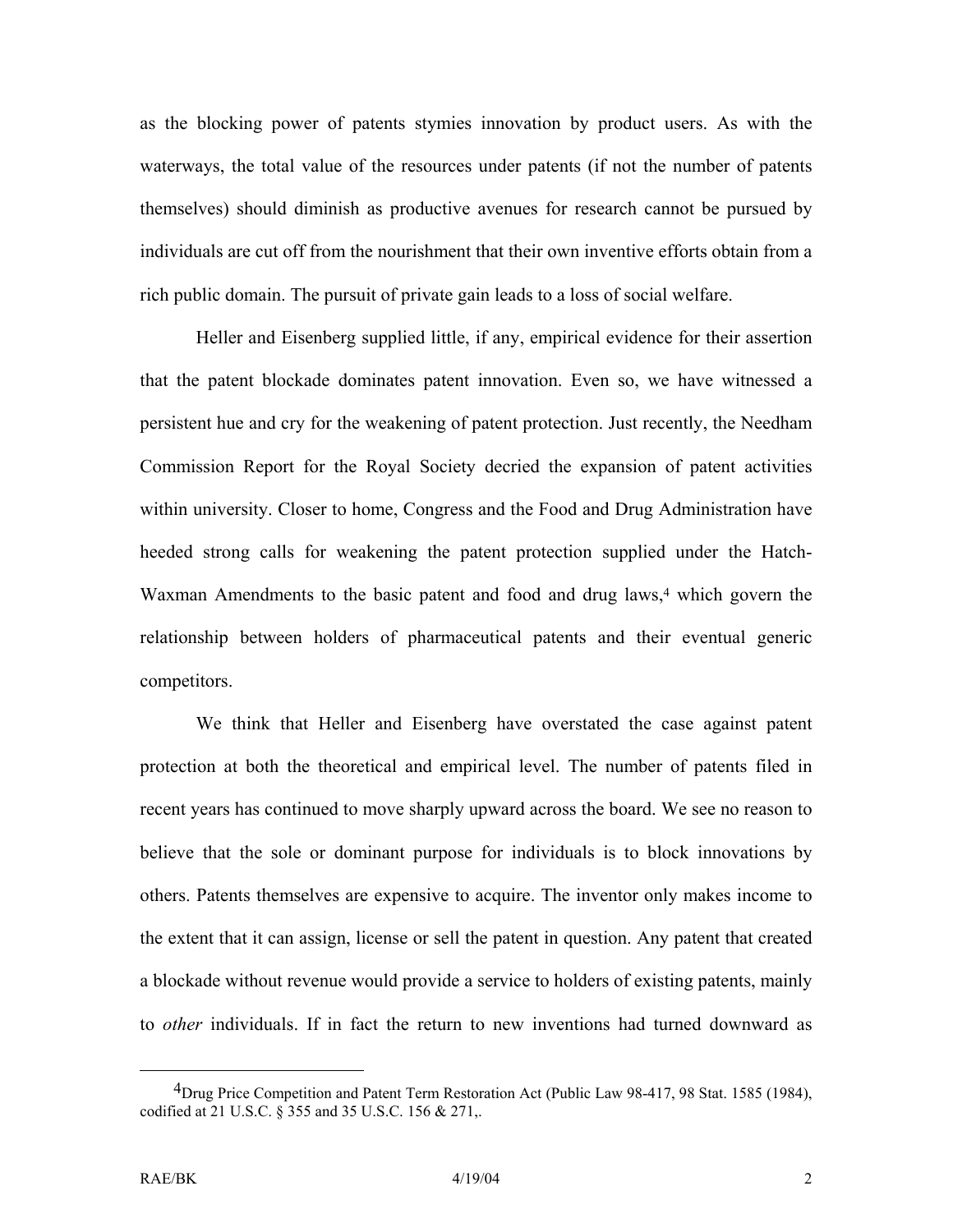Eisenberg and Heller suppose, then we should expect to a decline in the levels of research and development, the value of new patented materials, or the number of patents filed and granted. Yet there is little evidence that this as taken place, and none that would assign any of that supposed decline to the creation of an anticommons, as opposed to the general insecurity that could arise from a fear that the current intellectual and political climate will undermine the present levels of patent protection.

One reason why the Heller and Eisenberg model fails is that it is based, we believe, on a set of faulty analogies. Above we instanced the blocking power that exists whenever multiple owners control different segments of a river. In that instance, nature supplies an effective barrier against any form of innovation that could offer new routes to travel along the river. It is only when the railroads and highways are built that technological circumvention is possible, and even here, the possibility remains that the same political forces that block the effective utilization of the river will also disrupt any alternative modes of transportation that have to pass through multiple sovereign jurisdictions. There is a natural rigidity here that has no parallel in the rapidly moving world of biomedical research.

Within the American framework, for example, the great institutional achievement of the "dormant" commerce clause jurisprudence is that it provided a judicial counterweight to this form of favoritism. To be sure, the commerce clause itself (Congress has the power to regulate commerce . . . among the several states,") does not in any obvious sense impose a limitation on the power of states to regulate transportation and communication that cuts across state lines. But the Supreme Court's early willingness to find an implicit negative predicate to that grant of power—states cannot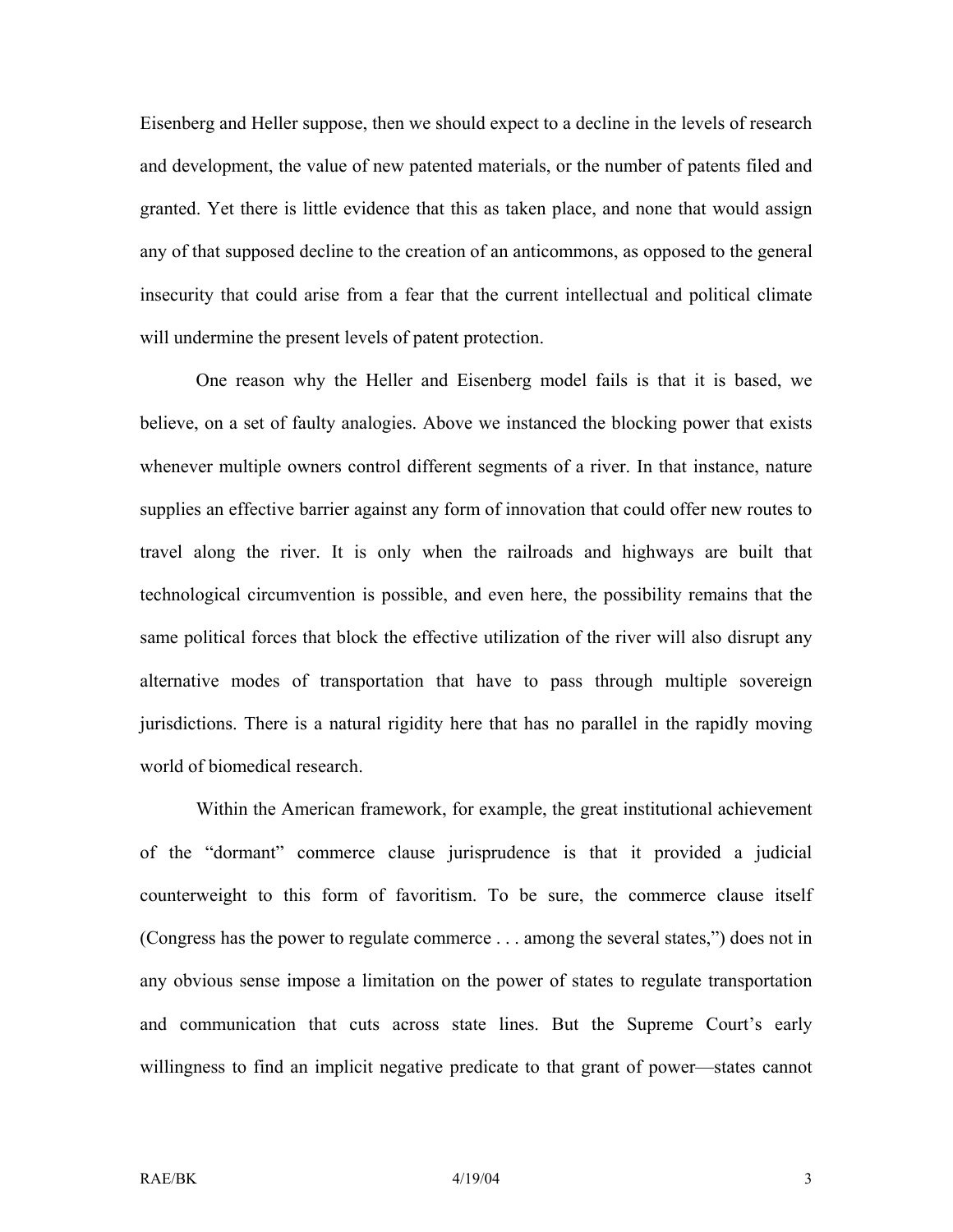discriminate against out of state commerce without an explicit blessing from Congress made it very difficult for states to favor local businesses at the expense of outsiders and thus effectively countered the tendency of states to stop traffic at the border. With a few exceptions, this open access system has held firm. The common sovereign over the local territories provides the antidote to the dangers of blockade. The institutional setting must be taken into account before conceding the power of the analogy.

The same conclusion applies with even greater force to the examples that Heller relied on in his original article on the now-fabled Anticommons. [5](#page-5-0) That article started with the observation that the socialist system in place in the Soviet Union had all sorts of empty storefronts, as merchants set up informal stands on the sidewalks. It rightly attributed the utter lack of economic activity to the veto power that different branches of Soviet government could exercise through their permit power. But permits and patents differ in many important particulars. The permit power requires an individual to get permission for some activity from a state bureaucrat. But the state bureaucrat is not the owner of any asset whose value will remain unlocked unless he brings it to market. Whether some activity goes forward or not may make an enormous difference to the power of that office, but often in perverse ways. The greater the level of supervision, the larger the credible demands for expanded budget allocations. The stronger the holdup potential of the office, then the greater the willingness of individuals to bribe. But the more permits that are needed to open any individual business, the less any individual bribe will achieve, so that in the end the rational result may well be to shutter windows and lock doors altogether except for the would-be entrant with high-level political clout

<span id="page-5-0"></span> <sup>5</sup>Michael A. Heller, The Tragedy of the Anticommons: Property in the Transition from Marx to Markets, 111 Harv. L. Rev. 621 (1998).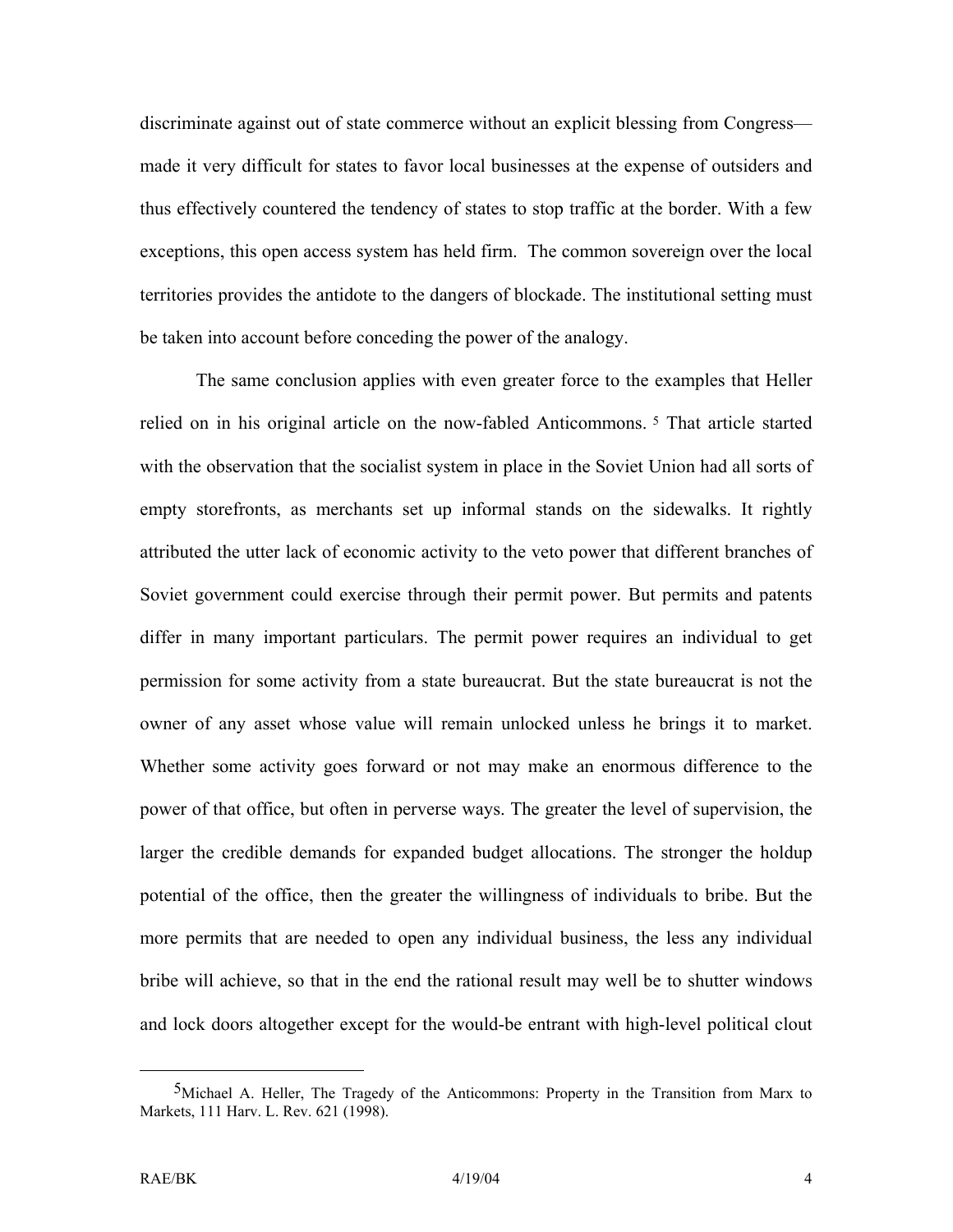that allows him to circumvent the permit process altogether. There is indeed an enormous difference between a permit thicket through which all entrepreneurs must pass and the traditional judicial system of injunctive relief that provides in effect that some neighbor can stop activities that either cause harm or hold out the threat of imminent harm, to his own property.[6](#page-6-0) 

The patent system, however, differs from the permit system that prompted Heller's original investigation. The holder of a patent has the intention to make money from its utilization. The refusal to deal in any individual case is not the source of additional political power; nor a source of additional claims from public revenue. It is the loss of opportunity. In addition, the patent is always a wasting asset. Not only is it limited in time, but even during the period of its unquestioned validity, its holder faces the possibility that new patents, old patents that have expired, new techniques that come into the public domain, will all erode its dominance. Those who do not deal will not prosper, so that the entire culture works in ways that encourage various forms of cooperation. Precisely because any patent holder can legitimately claim a share of the profits from a cooperative venture, the patent system differs decisively from the permit system, with its evident pathologies.

We think our view of the patent system is borne out by the empirical evidence. We have already noted the high velocity of transactions in cultures that are dominated by entrepreneurs. That same result is confirmed in connection with research tools in a recent study a recent study[,7](#page-6-1) briefly summarized in *Science.*[8 W](#page-6-2)alsh, Arora and Cohen surveyed

<span id="page-6-1"></span><span id="page-6-0"></span> <sup>6</sup>Richard A Epstein, The Permit Power Meets the Constitution, 81 Iowa L. Rev. 407 (1995).

<sup>7</sup>John P. Walsh, Ashish Arora, and Wesley M. Cohen, Research Tool Patenting and Licensing and Biomedical Innovation

<span id="page-6-2"></span><sup>8</sup>J.P Walsh, A. Arora, W.M. Cohen, *Science* 299: 1021 (2003),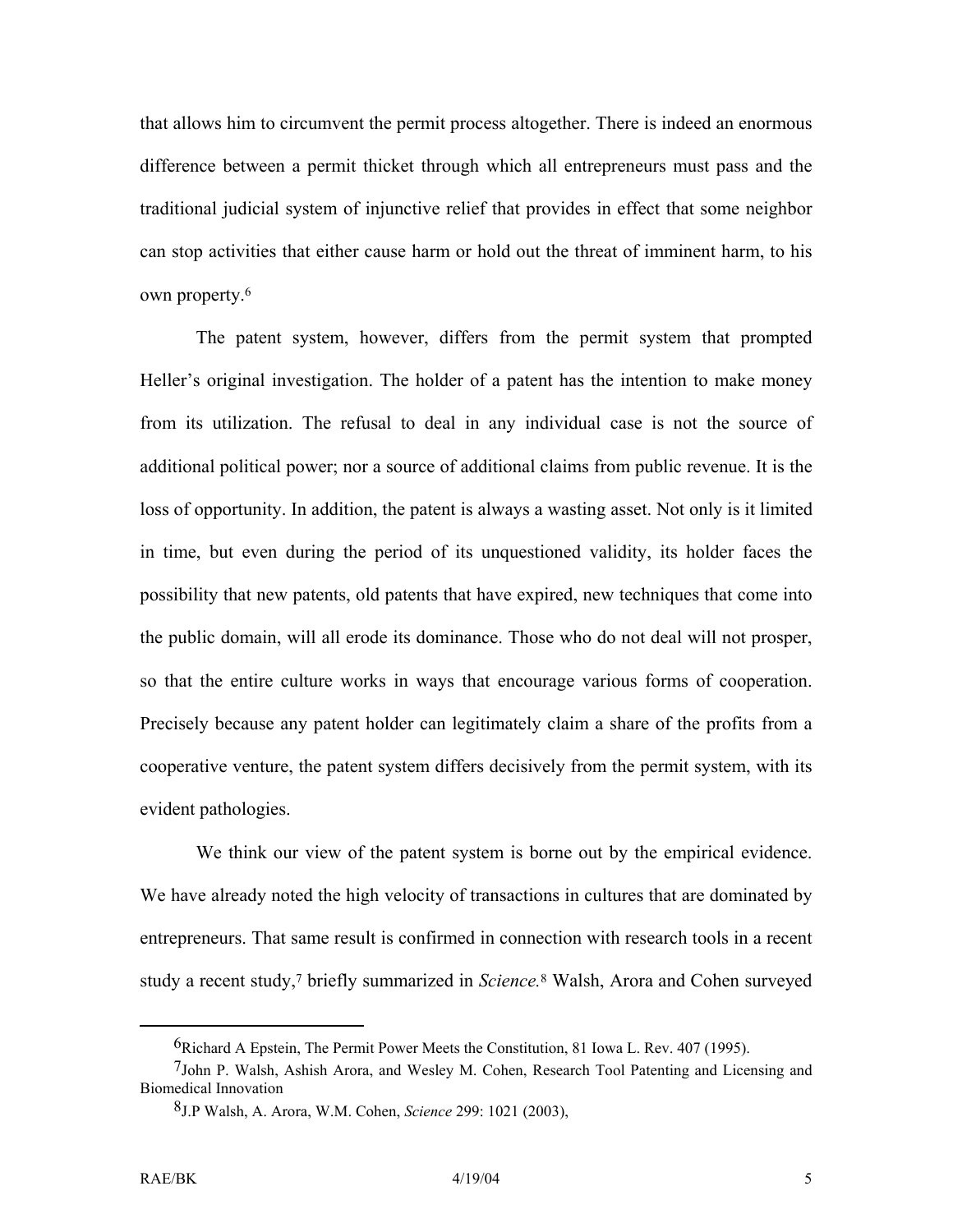70 attorneys, scientists and managers in the pharmaceutical and biotech industries to detect evidence of the patent blockade. Almost none of the recipients thought that the current legal patent regime had posed insurmountable obstacles that prevented the effective use of research tools. Instead they noted that both in industry and universities, researchers had adopted strategies of "licensing, inventing around patents, going offshore, the development and use of public databases and research tools, court challenges and simply using the technology without a license (i.e. infringement) to achieve their particular goals."[9](#page-7-0) In principle, we have to have some licensing of new inventions for otherwise they would not be patented at all. Any blockade therefore is undermined pro tanto by this activity. Inventing around a current patent need not, moreover, be regarded as a wasteful activity for it will expand the options available to others whether that invention is patented or put into the public domain. The legal monopolies created by patents do not necessarily translate into economic blockades. Patent proliferation could easily provide alternative stepping-stones to new production, creating perhaps Cournot duopolies with lower prices across the board.[10 O](#page-7-1)r a new family of anti-inflammatory drugs could compete with an old one, as happens with Celebrex® and Vioxx®. The rapid development of new inventions with limited term protection, moreover, only hastens the time at which technology falls into the public domain. Even patent infringement should not necessarily be regarded as dangerous in this context, for most patent holders reported "tolerating" academic research in the hopes that it would increase the commercial market for their products[.11](#page-7-2) The situation is far from elegant, but

<span id="page-7-0"></span> $9<sub>Id</sub>$ 

<span id="page-7-2"></span><span id="page-7-1"></span><sup>10</sup>See, e.g. Robert Gibbons, Game Theory for Applied Economists 14-21 (1992).  $11$ Walsh et al.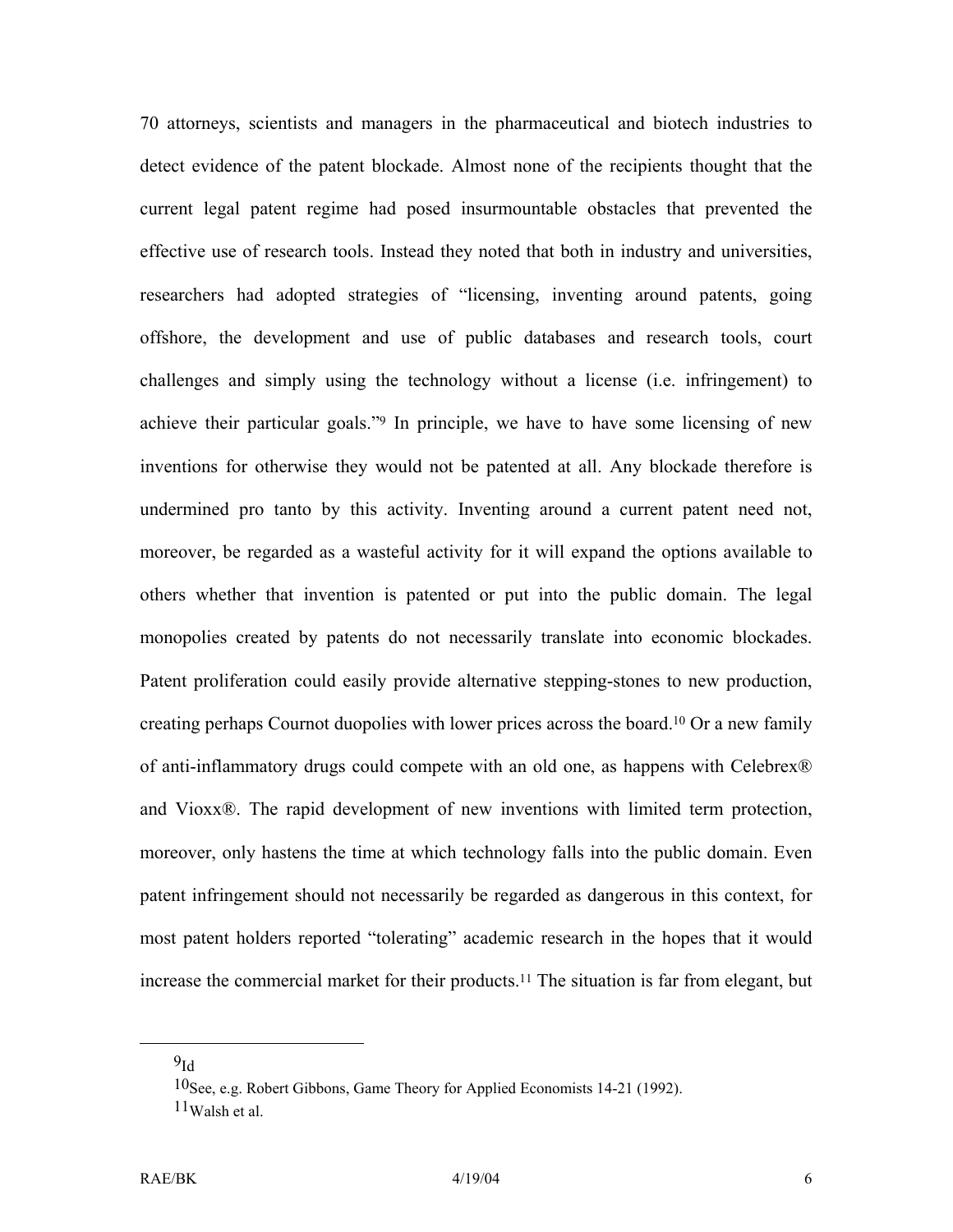it surely seems preferable to a wholesale revision of the patent laws to take into account a hypothetical set of risks.[12](#page-8-0) 

Nonetheless, the predisposition to treat the blockade problem as paramount has exerted a disproportionate influence on government agencies. For example, the Federal Trade Commission recently issued a report that accepted the possibility of an anticommons relating to biotechnology patents, despite the survey evidence from Walsh even though the testimony before the Commission from specialists in the field took the position that licensing activity minimizes this problem in practical terms: "One panelist observed: 'licensors tend to be 'fairly sensitive' to the implications of royalty-stacking for product commercialization. If the licensor . . . is about to propose a royalty that's going to kill the product, [the licensor] is not going to make any money. And most of the players in this field are sophisticated enough to understand that,'[13](#page-8-1) In the face of this evidence, the FTC still speculated that "[b]iotechnology patents might harm follow-on innovation through the creation of an anticommons and by restricting access to inventions.["14](#page-8-2)

The specter of the anticommons looms large if one imagines that each patent operates in a stand-alone fashion. But in most instances, an aggressive program of patent pooling serious changes the overall landscape. Many patents, moreover, do not operate in stand-alone fashion, but are pooled with other patents. First the original patent inventor assigns his patent to his employer. Next that firm takes its patent portfolio and enters into various cross-licensing and pooling agreements with other firms which effectively overcomes much of the blockade effects, subject to antitrust concerns, which can be

<sup>&</sup>lt;sup>12</sup>FTC, "To Promote Innovation: The Proper Balance of Competition and Patent Law and Policy" (Oct. 2003.

<span id="page-8-1"></span><span id="page-8-0"></span><sup>13</sup>*Id.* at 25.

<span id="page-8-2"></span><sup>14</sup>*Id.* at 29.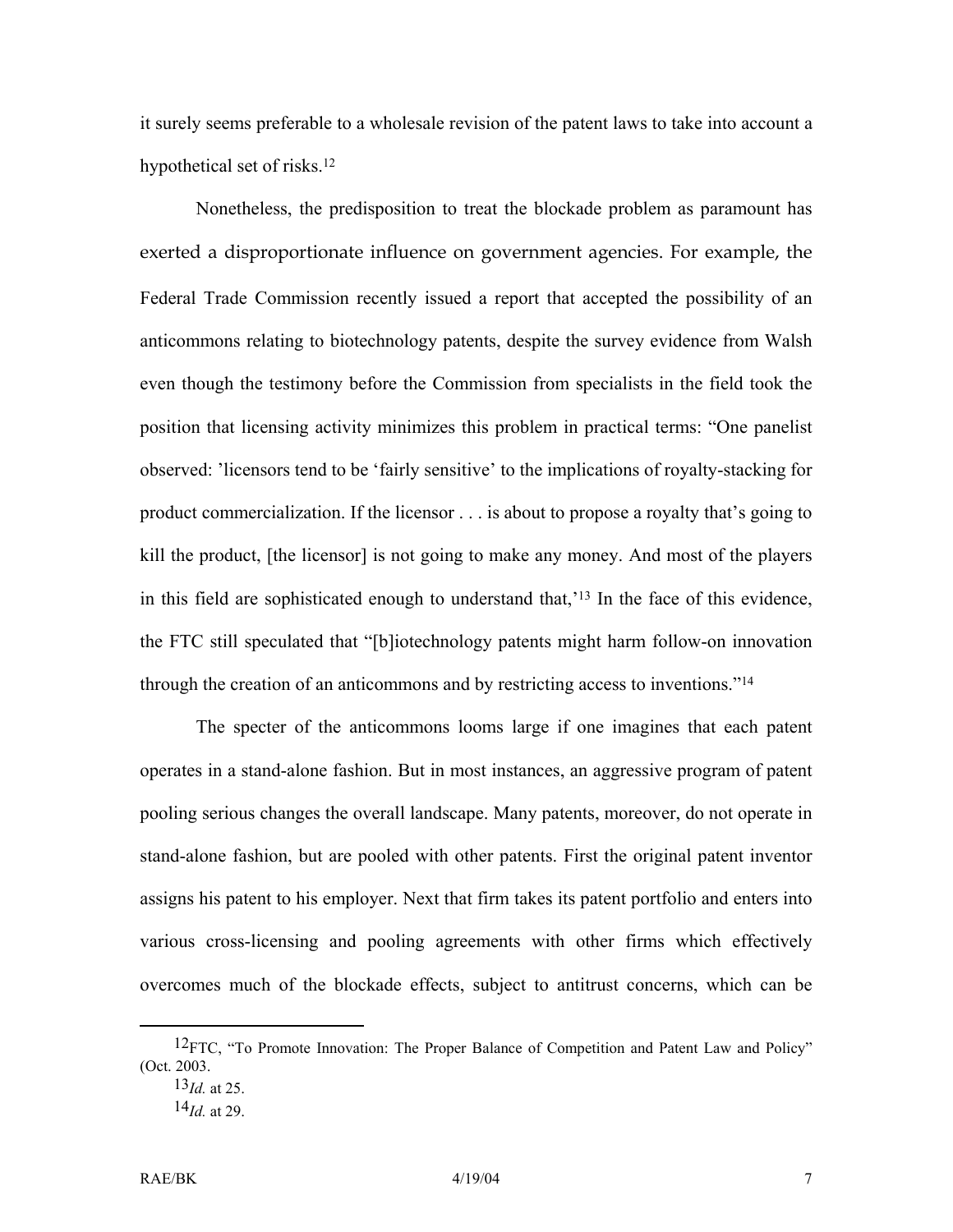independently addressed. In addition, there is a strong self-help mechanism available to overcome the holdout question. For example, a single producer, Merck  $\&$  Co., has sought to place express sequence tags in the public domain so as to preclude their receiving patent protection by others. Its own rationale is that pharmaceutical companies are in the business of selling treatment, not tags. We think that all these developments, taken together, strongly support the position of Robert Merges[15](#page-9-0) that strong property right protection—as opposed to the compulsory licensing schemes advocated by others, or no patent protection at all—should remain the dominant approach in patent law.

The debate over the nature and scope of patent protection has taken on special urgency in connection with pharmaceutical products. Industry estimates place the cost of bringing a successful new drug to market at around \$800 million per drug, including the cost of "dry holes," with a 12 to 15 year period of gestation.[16](#page-9-1) Yet the *marginal* cost of another pill is often tiny by comparison. Once the prescription drug goes off patent, its price as a generic plummets because the new entrants do not have to amortize the initial costs of R&D over the life of the drug. The high-initial but low marginal costs of drug development leave many groups clamoring to hasten the introduction of low-cost generics. Right now the rates of return for pharmaceutical firms have been high, but these reflect the riskiness of the venture given the free entry into the industry, and, some would argue, the implicit protection against competition supplied by the stringent set of nonnegotiable FDA licensing requirements. Moreover, market capitalizations have fallen in recent years in part because of the looming uncertainty as to the future protection of

<span id="page-9-0"></span><sup>&</sup>lt;sup>15</sup>Robert P. Merges, Contracting into Liability Rules: Intellectual Property Rights and Collective Rights Organizations, 84 Cal. L. Rev. 1293 (1996),

<span id="page-9-1"></span><sup>16</sup>Joseph A. DiMasi, "Tufts Center for the Study of Drug Development Pegs Cost of a New Prescription Medicine at \$802 Million," press release, Tufts University, Nov. 30, 2001.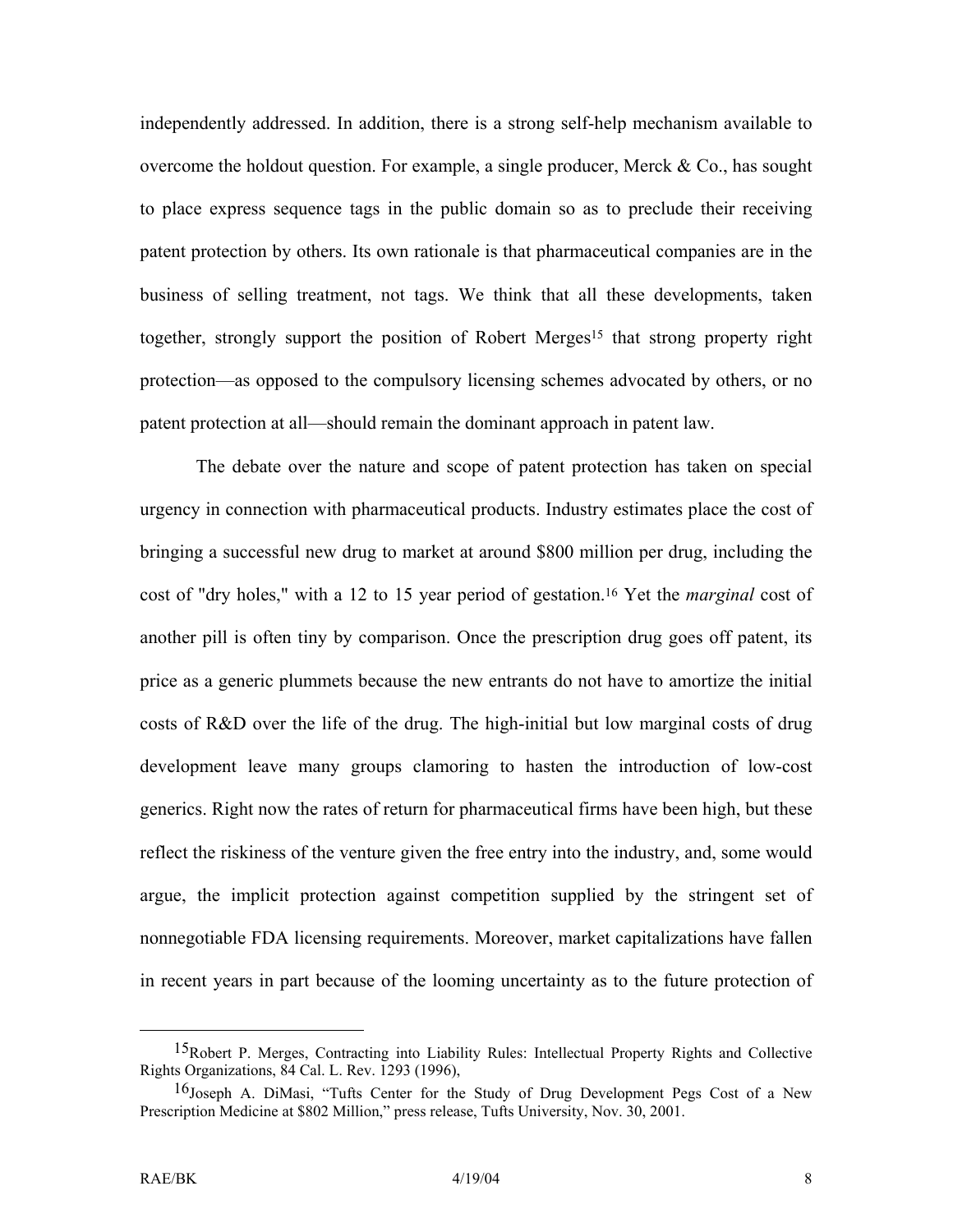patents. Any call for short-term relief will surely lead to a massive contraction of private capital, well below today's \$33 billion earmarked domestically for new industry research, leaving few new drugs for future generic sales.<sup>17</sup>

The key policy question recently addressed by Congress and the FDA is whether to maintain the basic structure under Hatch-Waxman. That Act has a number of key features. First, it extends the length of a patent to partially offset the reduction in patent useful length for the pre-approval clinical trials required by the FDA: one day is restored to a patent for each two days consumed in the clinical study process and for each day consumed by FDA review of the new drug application, up to a maximum of five years, so long as the total useful patent life does not exceed 14 years. That restoration of course comes at the *end* of the patent period, where its present value is far lower than the early years that are lost, even if we ignore the potential depreciation in product value. Given this restoration period, moreover, effective patent lives in the pharmaceutical industry typically run only 6-9 years, as compared with more than  $18$  in other industries.<sup>18</sup>

Second, Hatch-Waxman simplifies and expedites the process for developing and approving generic copies of innovator drugs in several respects. It takes away innovator patent rights by creating a special exemption under the patent law, which permits the generic firm to manufacture and test its drug during the incumbent's patent period. It also strips innovators of the exclusive and perpetual rights to their data on safety and effectiveness. In its stead they receive only limited exclusivity periods of five years for new chemical entities and three years for other approvals. Further, Hatch-Waxman

<span id="page-10-0"></span><sup>&</sup>lt;sup>17</sup>See, James W. Hughes, Michael J. Moore, & Edward A. Snyder, "'Napsterizing' Pharmaceuticals: Access, Innovation, and Consumer Welfare (mss. June 12, 2002).

<span id="page-10-1"></span><sup>18</sup>Stephen A. Stack, Jr., "Afterword: Some Further Observations on the 'Pharmaceutical Wars,'" 71 Antitrust L.J. 705, 706-707 & notes 8-11 (2003). Henry Grabowski & John Vernon, "Returns to R&D on New Drug Introductions in the 1980s," 13 J. Health Econ. (1994).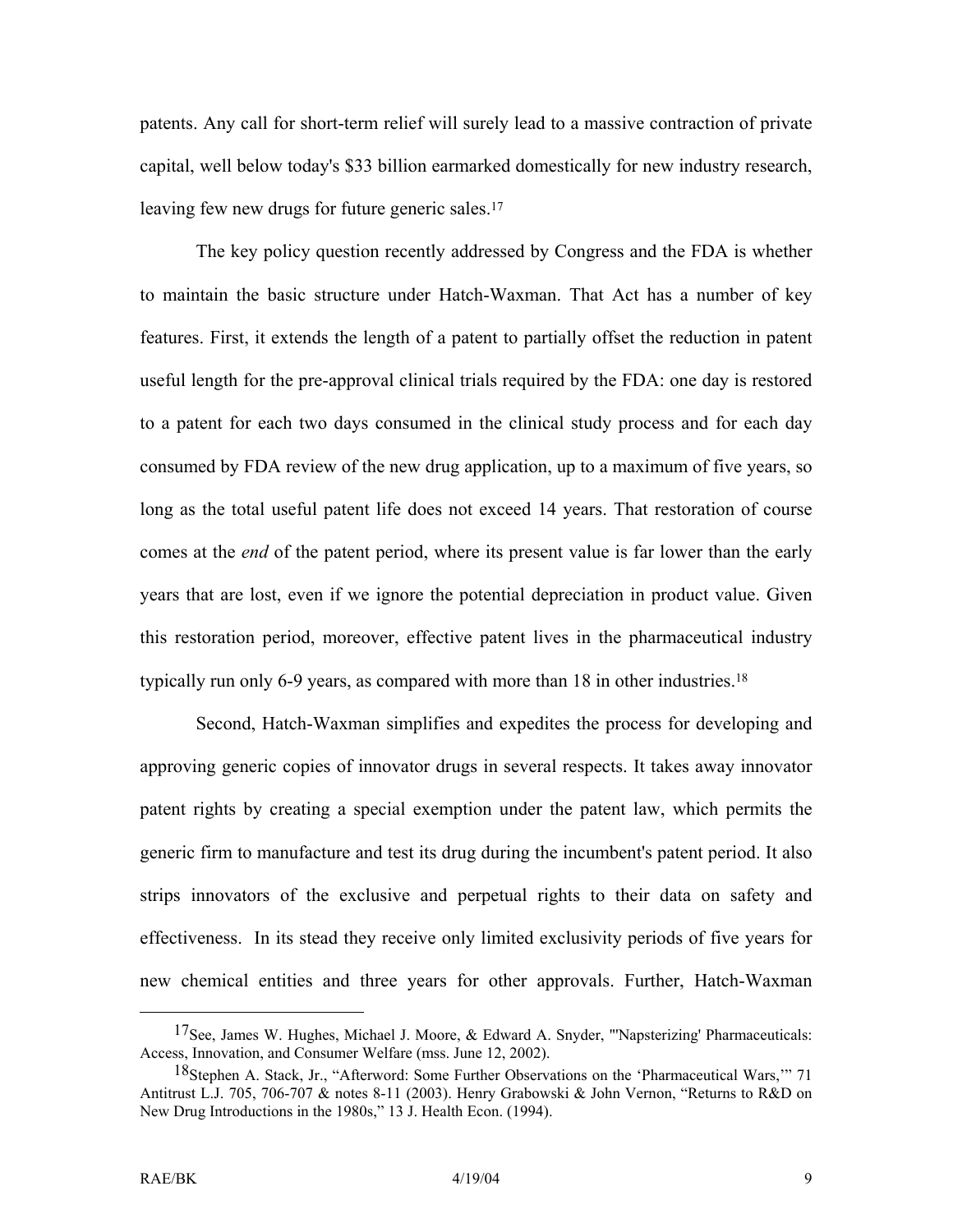<span id="page-11-3"></span>greatly simplifies the data requirements for generic drug applicants, substituting a simple bioequivalence test for the exhaustive safety and effectiveness testing required of the innovator. These provisions speed the entry of generic drugs at the back end of the patent period. For the most part this system has proceeded smoothly, with generic drug market share rising from less than 20 percent of prescriptions before Hatch-Waxman to almost 50 percent today[.19](#page-11-0) The Federal Trade Commission, after an exhaustive survey, identified a small number of what it regarded as dubious strategies intended to expand the scope of patent protection—late registrations, registration of patents of dubious validity and the like. At most these strategies can provide protection for the patent improvement, but not for the original product that has gone off patent. And whatever the dramatic tales in individual cases, litigation is the exception and not the norm. In the vast majority of cases—approximately 95 percent of the time—generics are content to wait until patent expiration to begin commercial sales.<sup>20</sup> And in most cases a 30 month automatic stay (if that patent and litigation run that long) permits the holder of the current patent to protect against infringement before its market is destroyed.

In response to the alleged abuses under current law, the FDA has recently issued regulations to limit the holder of any patent to a single 30-month period under Hatch-Waxman,<sup>21</sup> and Congress made changes in the statute to accomplish the same result.<sup>22</sup>

<span id="page-11-1"></span><span id="page-11-0"></span> <sup>19</sup>IMS Health, National Prescription Audit Plus™, 2001.

<sup>20</sup>Letter from Robert D. Bajefsky to Russel A. Bantham, (Executive Vice President PhRMA), June 5, 2001, on file with the authors.

<span id="page-11-2"></span> $^{21}$ 68 Fed. Reg. 36676 (June 18, 2003) (amending 21 C.F.R. sec. 314.95). The regulations also clarify the requirements for listing patents in the FDA Orange Book, which is a prerequisite to eligibility for the 30-month stay.

 $^{22}$ Pub. L. No. 108-173, §1101 (Dec. 8, 2003). The statute provides that only patents listed with FDA before the generic files its application will be eligible for the 30-month stay. As a practical matter, this will usually mean that there is only one stay, but in some cases a second stay will be available based on the timing of the generic's challenges to the eligible patents. The new law supersedes FDA's regulations and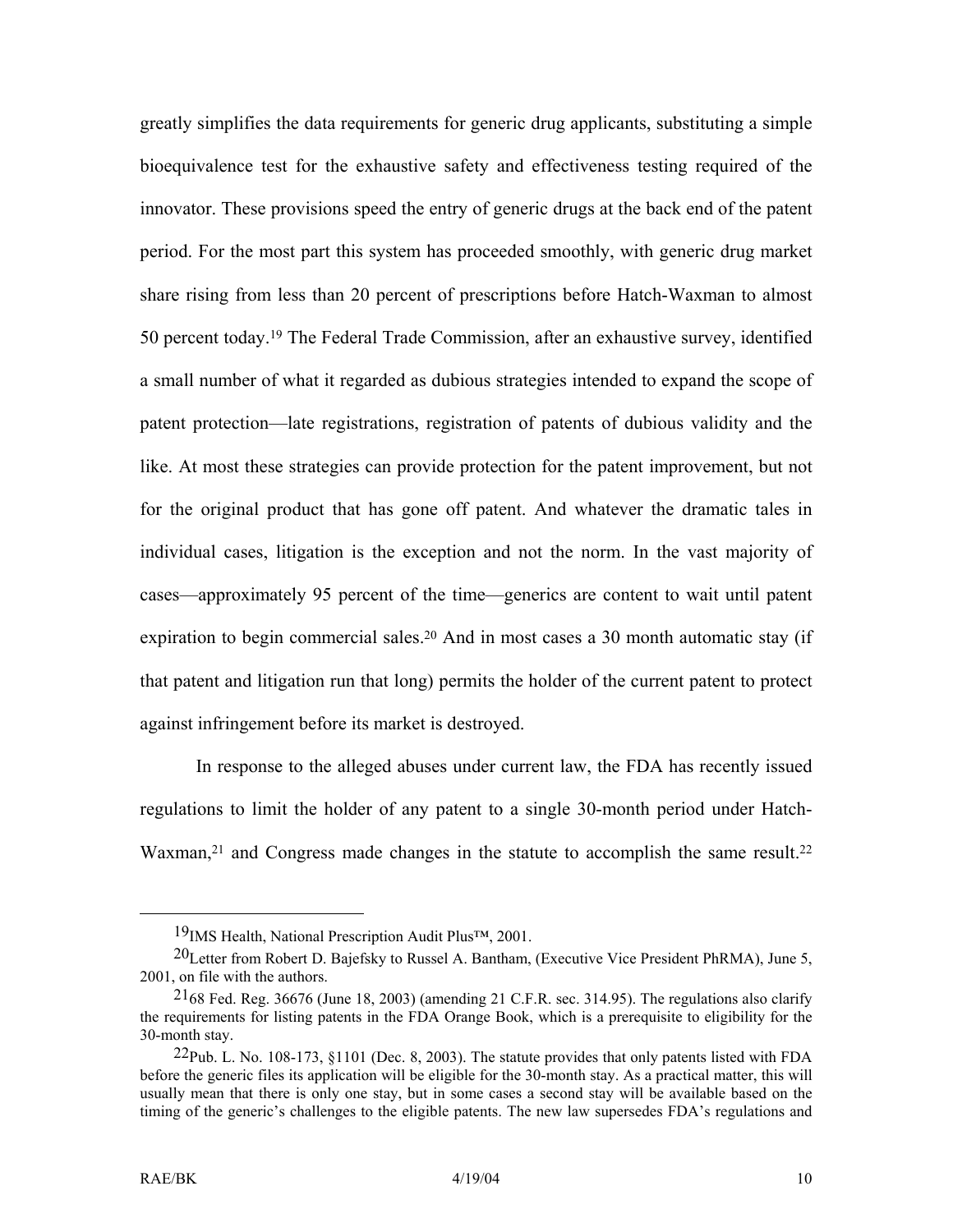This change in Hatch-Waxman is said to be justified by the fear that patent holders will string together several weak patents to keep generics out of the marketplace beyond the initial patent period. But this rationale is flawed for a number of reasons. First, the basic patent system denies any patent for new inventions that do not constitute a nonobvious advance over the prior art.[23](#page-12-0) Second, even if such small advances did run the patent gauntlet, they will by definition provide only limited protection for any patent holder. On expiration of the original patent, the generic need only market the older product at a small price discount to offset the supposedly trivial improvements from the new patent. Alternatively, if a single valuable product is protected by multiple patents, that combination should not obtain generic status when the first of its ingredients does. What Senator Hatch said in 1984 remains true today: "The public receives the best of both worlds—cheaper drugs today and better drugs tomorrow.["24](#page-12-1)

A broader set of legislative initiative had threatened to undermine this long-term stable compromise. In July 2002, the Senate passed S. 812, The Greater Access to Affordable Pharmaceuticals Act of 2001 We believe that S. 812 was ill-advised on a number of fronts. First, the Reid Amendment to S. 812, for example, proposed to make unlawful for any manufacturer to discriminate against any pharmacist or purchaser of prescription drugs.[25](#page-12-2) In addition, the bill would have set that single nondiscriminatory price for the drug at the *lowest* price charged to any nonhumanitarian and noncharitable organization, domestic or foreign. With one stroke, this bill would have eliminated

provides a technically superior approach in any event (since FDA was bound by the prior statutory terms, which it and others had consistently interpreted to allow for multiple stays).

<span id="page-12-0"></span><sup>23</sup>See 35 U.S.C. sec. 103.

<span id="page-12-2"></span><span id="page-12-1"></span><sup>24</sup>Congressional Record—Senate at 23764 (August 10, 1984).

 $^{25}$ S. 812, Section 804(i)(1). Price discrimination by single producers without collusion was held legal in *Brand Name Prescription Drug Litigation*, 186 F.3d 781, 786-789 (7th Cir. 1999).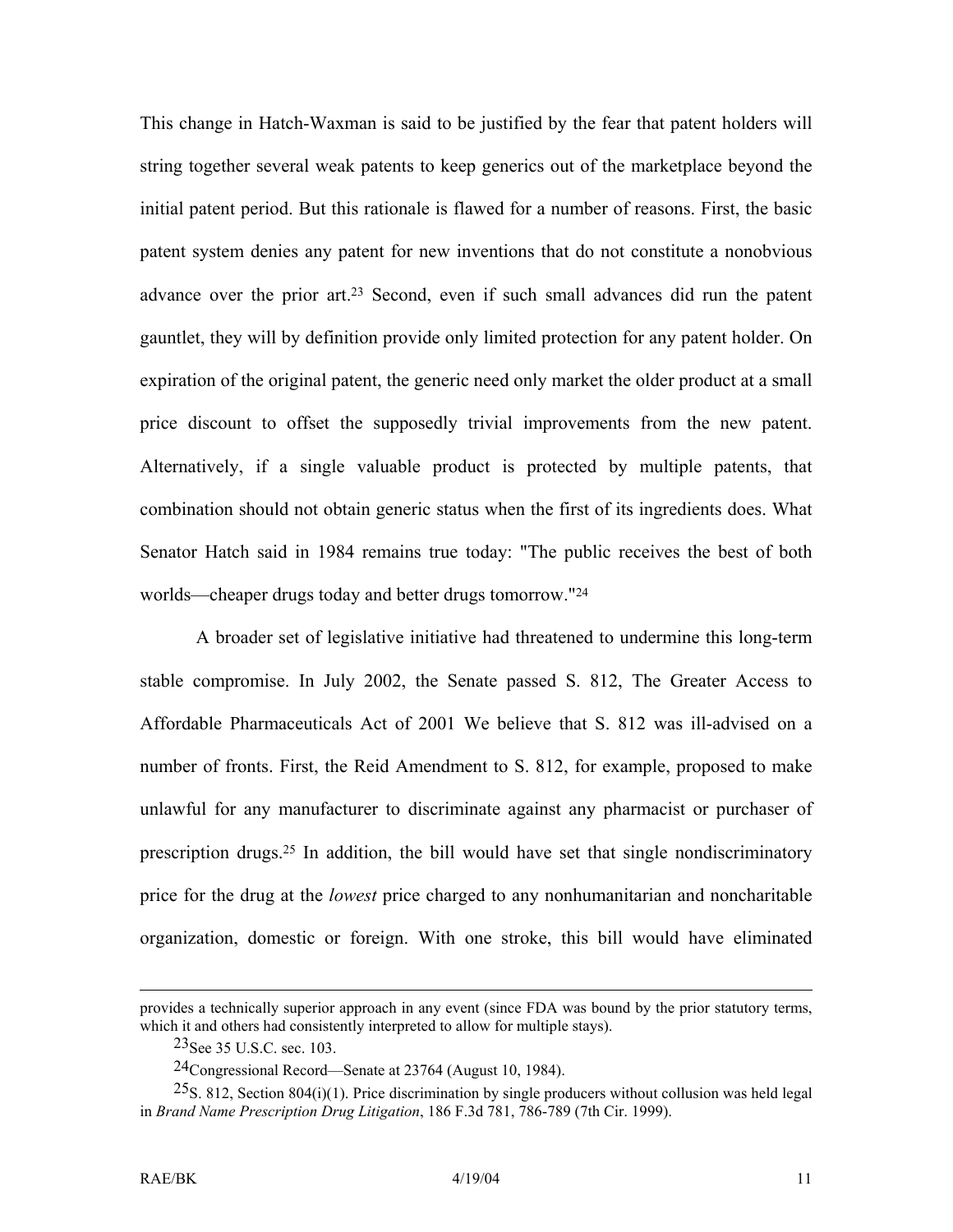virtually all the pecuniary benefits that patents supply to their owners. Price discrimination is always greeted with public unease, but in this case it is justified by the long-term social benefits it provides. Only price discrimination by the patent holder allows it to reach potential consumers who are able to pay the competitive but not the monopoly price for the drug. The higher prices paid by high-demanders increase the returns from the patent and thus spur new invention. Setting *any* single price will cut some consumers out of the market while reducing the level of product innovation. Setting that unitary price at the lowest commercial price, domestic or foreign, not only places domestic policy at the mercy of foreign governments, but also threatens economic ruin if firms must sell huge quantities of the patented product at, or perhaps below, marginal cost. In effect, the Reid Amendment makes a patent holder behave like generic manufacturer. Such drastic limitations on price operate as a de facto repeal of the original patent, which should, one hopes, expose the Amendment to a constitutional challenge for a taking of patent rights without just compensation.[26](#page-13-0)

Second, the Stabenow Amendment would authorize any state to extend the minimum 15 percent and "best price" rebate now allowed the Medicaid program<sup>27</sup> to any drug purchaser selected by the state—a practice whose legality was reviewed by the Supreme Court, but only in the context of a preliminary injunction.<sup>28</sup> But its wisdom is highly questionable. The entire market will be thrown out of whack if the rebates are extended beyond Medicaid, for now the drug company will be forced to settle for lower

<span id="page-13-0"></span> <sup>26</sup>See, Ruckelshaus v. Monsanto, Inc., 467 U.S. 986 (1984).

<span id="page-13-2"></span><span id="page-13-1"></span><sup>27</sup>See 42 U.S.C. sec. 1396r-8.

<sup>28</sup>*Pharmaceutical Research & Manufacturers of America v. Walsh*, 538 U.S. 644 (2003), upholding the circuit court's reversal of a preliminary injunction against implementation of a Maine Statute, 2000 Me. Legis. Ch. 786 (S.P. 1026 (L.D. 2599) "An Act to Establish Fairer Pricing for Prescription Drugs." The Court's opinions do not preclude a subsequent challenge based on further factual development, but the state has changed the statute and the further course of proceedings is not clear at this point.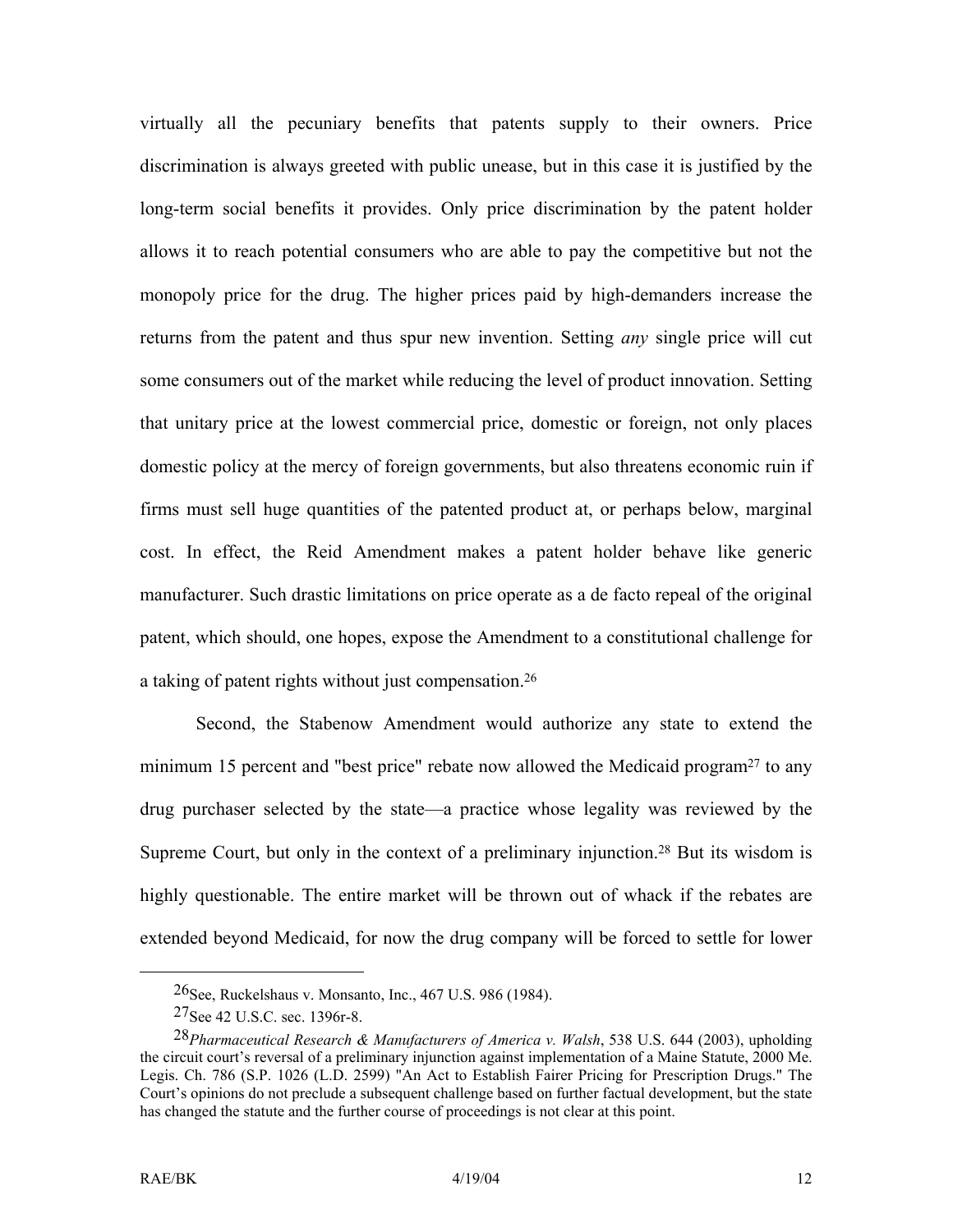revenues than it could have collected through market-based pricing even in the absence of Medicaid. In cases where the Medicaid subsidy is no longer in play, no system of patent protection is worth its salt if it can be defeated by a clever system of price controls. Indeed even if some nominal subsidy is provided by the states, the restrictions on pricing should never be raised to the point where they reduce the returns from the patent monopoly, lest an ounce of subsidy be used to authorize a pound of compensation.

Third, S. 812 proposed very short registration and limitation periods for patents on new and established drugs. In principle registration performs useful social functions by allowing all new entrants in the field to know the level of patent protection afforded to current drugs. That system can only operate if the party who fails to give notice through registration must forfeit its statutory protection. For that reason these systems have long been sustained against challenges that they take property without just compensation, even when they require, as here the reregistration of existing interests. Hatch-Waxman already achieves this purpose by depriving patent holders of the critical 30-month stay protection on patents that have not been timely registered through listing with FDA. But the registration of patents contemplated under S. 812 was no routine ministerial affair, for the required filings must be made on a claim by claim basis within 30 days with no grace period. Failure to register correctly under S. 812 would not simply bar the 30-month stay but cut off the right to enforce the patent altogether. Similarly, its 45-day statute of limitations period for bringing infringement claims under Hatch-Waxman serves no purpose other than to destroy these claims without any trial at all. Longer statutes of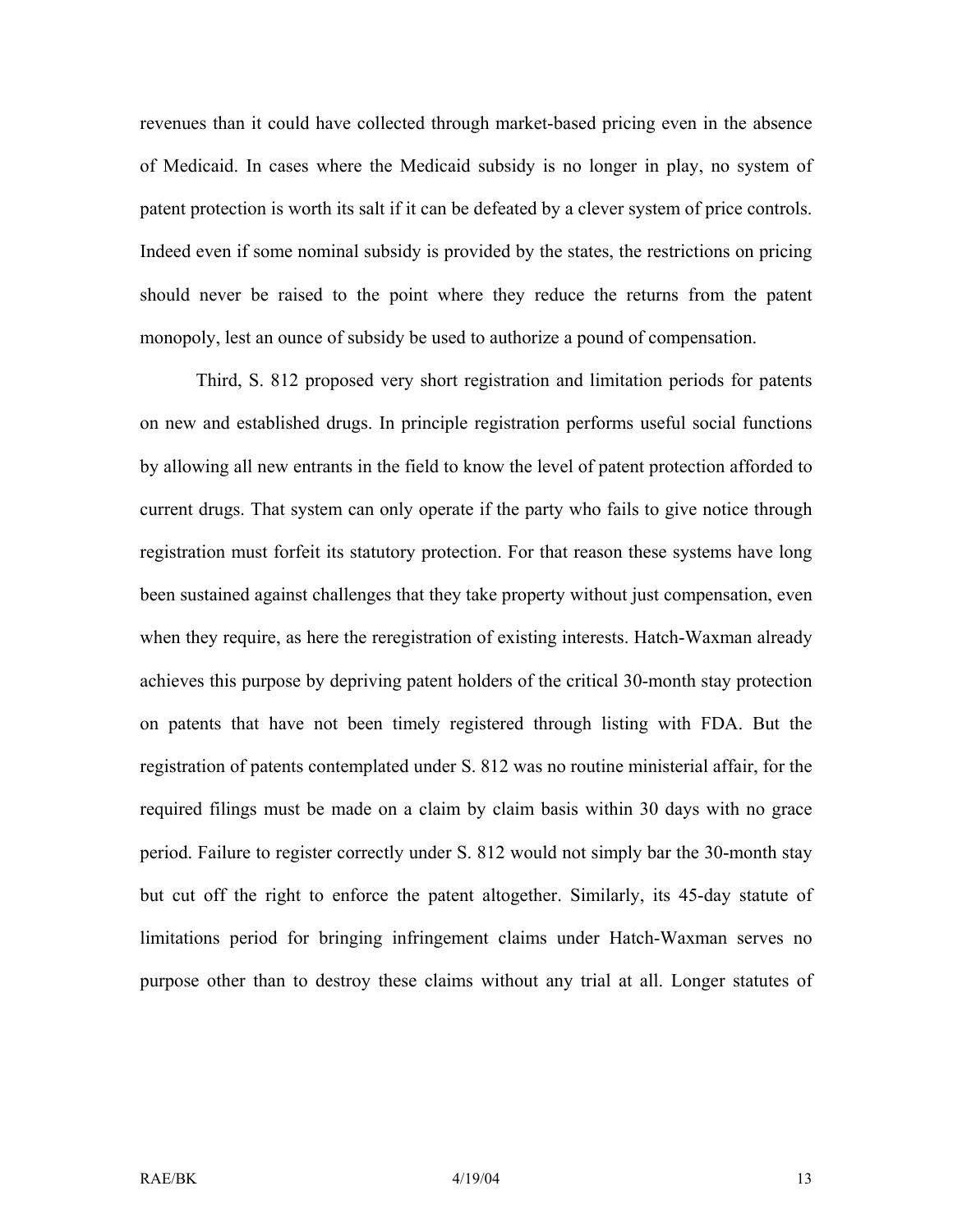limitations dealing with easier subject matter have been struck down for failing to allow "a sufficient opportunity to vindicate a claim. [29](#page-15-0) 

Conclusion Biomedical innovation is always at political risk because firms must risk huge amounts of capital today that they can only recover with tomorrow's sales. Without ample patent protection, no combination of first mover advantages or altruism will generate the capital sums needed. Reducing the patentees' right to exclude or its power to price counts as a partial repeal of the patent grant with mischievous social consequences. A direct frontal assault on the patent system generates little support given the social demand for innovation. But indirect attacks on the patent system could escape widespread social condemnation while eroding the protection that the patent system can supply its holders. It is therefore critical that we recognize that the past successes in biomedical innovation arise because the gains from innovation exceed any small dislocations from the so-called anticommons. Whatever one thinks of the recent changes to Hatch-Waxman, the legal institutions now in place are not in need of any major repair[.30](#page-15-1) But new fronts are constantly emerging, and these institutions must be held firm against the multiple attacks on their integrity.

<span id="page-15-0"></span> <sup>29</sup>L*amb v. Powder River Live Stock Co*., 132 F. 434 (8th Cir 1904). The Hatch-Waxman amendments recently passed by Congress do not include these other objectionable provisions from S. 812. The 30-month stay provision as passed is better than what was in S. 812 because more patents are eligible for the stay under the new law. The new law also includes other changes in Hatch-Waxman, most notably in the operation of the 180-day exclusivity provision intended as an incentive to generics to challenge patents.

<span id="page-15-1"></span><sup>&</sup>lt;sup>30</sup>The generic industry's trade association, the Generic Pharmaceutical Association, supported the recent law and stated that it was sufficient to address the alleged abuses that had been identified and to speed generics to market. See http://www.prnewswire.com/cgi-bin/micro\_stories.pl?ACCT=913120& TICK=GPHA&STORY=/www/story/11-25-2003/0002065158&EDATE=Nov+25,+2003.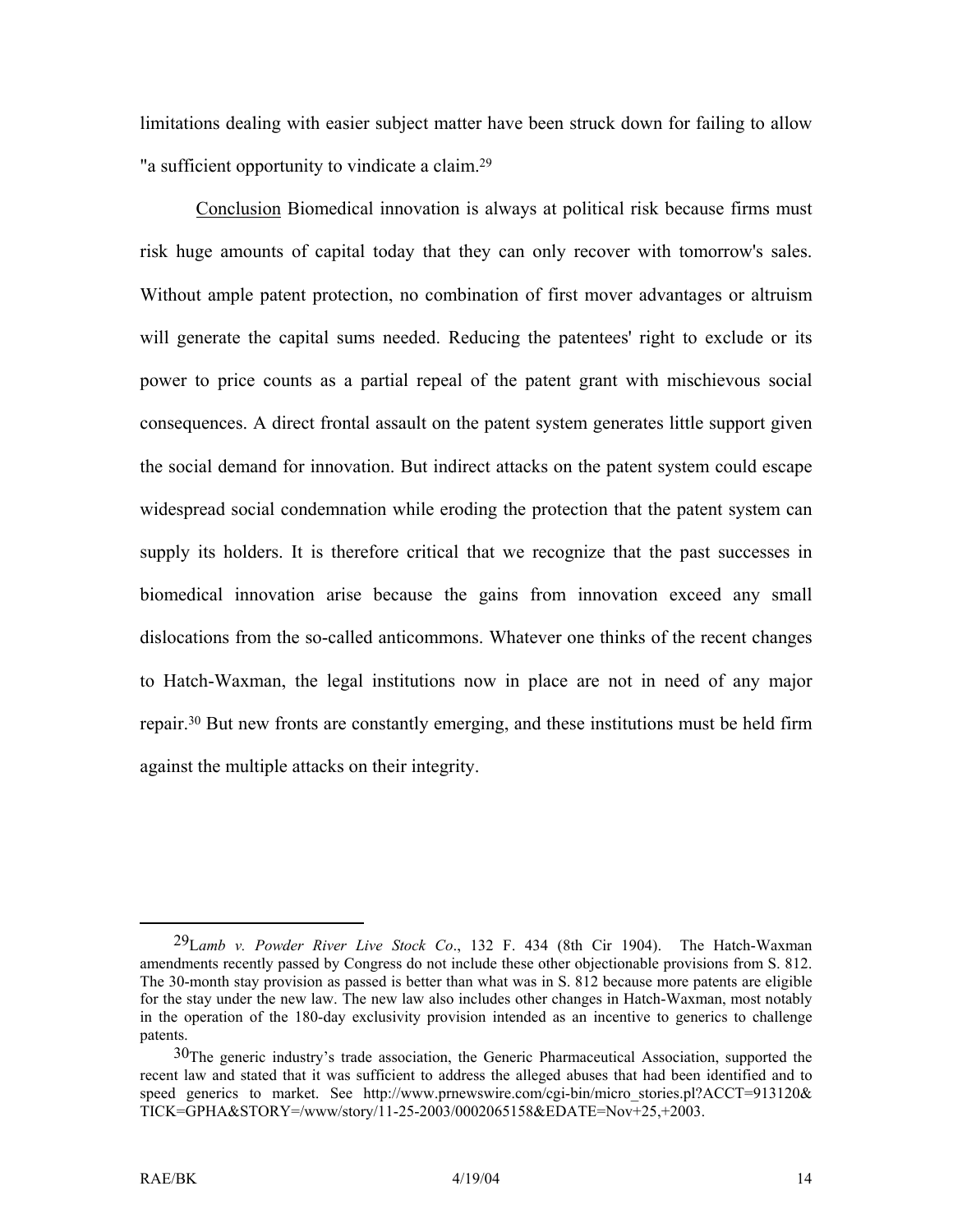Readers with comments should address them to:

Richard A. Epstein University of Chicago Law School 1111 East 60th Street Chicago, IL 60637 repstein@uchicago.edu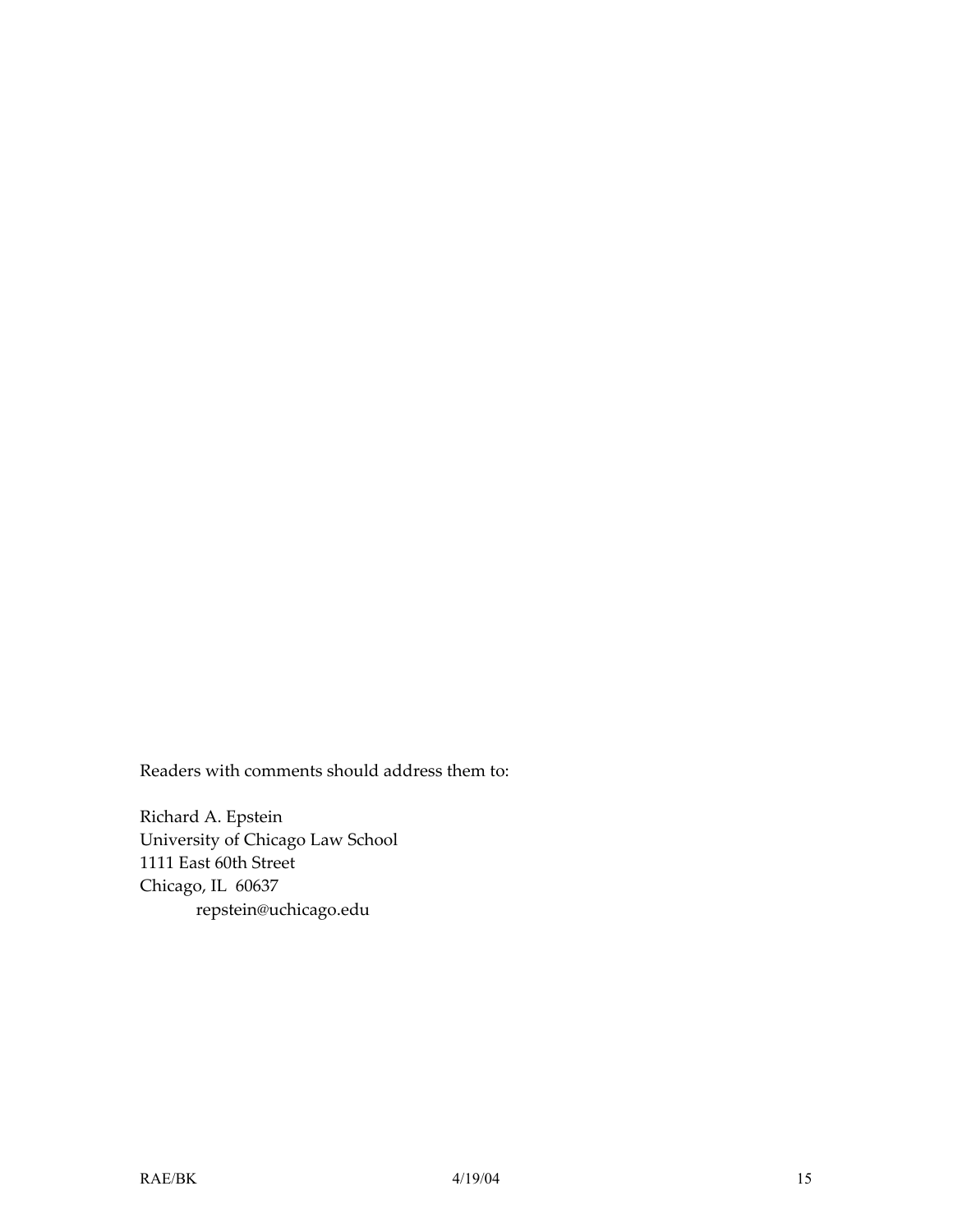#### Chicago Working Papers in Law and Economics (Second Series)

- 1. William M. Landes, Copyright Protection of Letters, Diaries and Other Unpublished Works: An Economic Approach (July 1991)
- 2. Richard A. Epstein, The Path to *The T. J. Hooper*: The Theory and History of Custom in the Law of Tort (August 1991)
- 3. Cass R. Sunstein, On Property and Constitutionalism (September 1991)
- 4. Richard A. Posner, Blackmail, Privacy, and Freedom of Contract (February 1992)
- 5. Randal C. Picker, Security Interests, Misbehavior, and Common Pools (February 1992)
- 6. Tomas J. Philipson & Richard A. Posner, Optimal Regulation of AIDS (April 1992)
- 7. Douglas G. Baird, Revisiting Auctions in Chapter 11 (April 1992)
- 8. William M. Landes, Sequential versus Unitary Trials: An Economic Analysis (July 1992)
- 9. William M. Landes & Richard A. Posner, The Influence of Economics on Law: A Quantitative Study (August 1992)
- 10. Alan O. Sykes, The Welfare Economics of Immigration Law: A Theoretical Survey With An Analysis of U.S. Policy (September 1992)
- 11. Douglas G. Baird, 1992 Katz Lecture: Reconstructing Contracts (November 1992)
- 12. Gary S. Becker, The Economic Way of Looking at Life (January 1993)
- 13. J. Mark Ramseyer, Credibly Committing to Efficiency Wages: Cotton Spinning Cartels in Imperial Japan (March 1993)
- 14. Cass R. Sunstein, Endogenous Preferences, Environmental Law (April 1993)
- 15. Richard A. Posner, What Do Judges and Justices Maximize? (The Same Thing Everyone Else Does) (April 1993)
- 16. Lucian Arye Bebchuk and Randal C. Picker, Bankruptcy Rules, Managerial Entrenchment, and Firm-Specific Human Capital (August 1993)
- 17. J. Mark Ramseyer, Explicit Reasons for Implicit Contracts: The Legal Logic to the Japanese Main Bank System (August 1993)
- 18. William M. Landes and Richard A. Posner, The Economics of Anticipatory Adjudication (September 1993)
- 19. Kenneth W. Dam, The Economic Underpinnings of Patent Law (September 1993)
- 20. Alan O. Sykes, An Introduction to Regression Analysis (October 1993)
- 21. Richard A. Epstein, The Ubiquity of the Benefit Principle (March 1994)
- 22. Randal C. Picker, An Introduction to Game Theory and the Law (June 1994)
- 23. William M. Landes, Counterclaims: An Economic Analysis (June 1994)
- 24. J. Mark Ramseyer, The Market for Children: Evidence from Early Modern Japan (August 1994)
- 25. Robert H. Gertner and Geoffrey P. Miller, Settlement Escrows (August 1994)
- 26. Kenneth W. Dam, Some Economic Considerations in the Intellectual Property Protection of Software (August 1994)
- 27. Cass R. Sunstein, Rules and Rulelessness, (October 1994)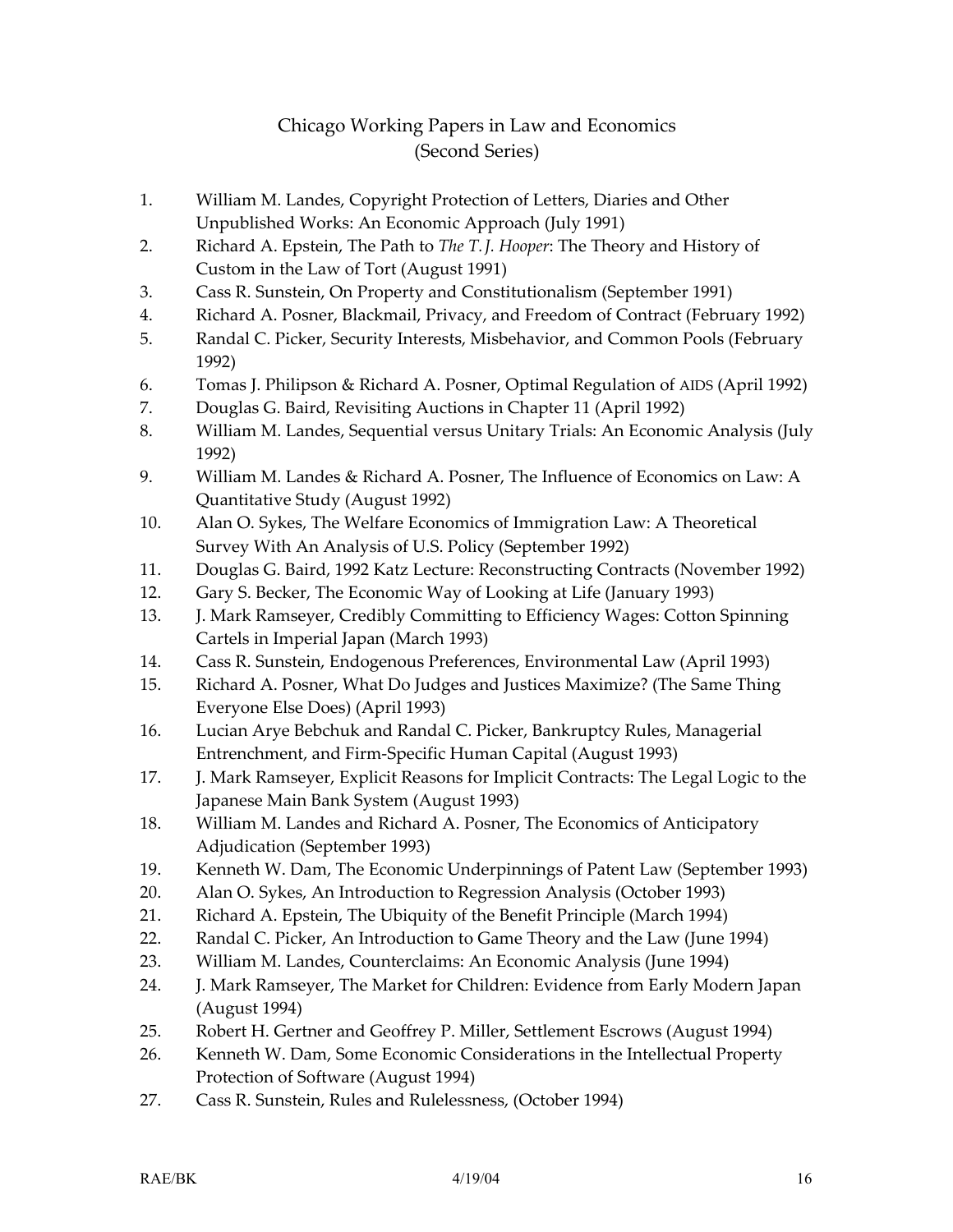- 28. David Friedman, More Justice for Less Money: A Step Beyond *Cimino* (December 1994)
- 29. Daniel Shaviro, Budget Deficits and the Intergenerational Distribution of Lifetime Consumption (January 1995)
- 30. Douglas G. Baird, The Law and Economics of Contract Damages (February 1995)
- 31. Daniel Kessler, Thomas Meites, and Geoffrey P. Miller, Explaining Deviations from the Fifty Percent Rule: A Multimodal Approach to the Selection of Cases for Litigation (March 1995)
- 32. Geoffrey P. Miller, Das Kapital: Solvency Regulation of the American Business Enterprise (April 1995)
- 33. Richard Craswell, Freedom of Contract (August 1995)
- 34. J. Mark Ramseyer, Public Choice (November 1995)
- 35. Kenneth W. Dam, Intellectual Property in an Age of Software and Biotechnology (November 1995)
- 36. Cass R. Sunstein, Social Norms and Social Roles (January 1996)
- 37. J. Mark Ramseyer and Eric B. Rasmusen, Judicial Independence in Civil Law Regimes: Econometrics from Japan (January 1996)
- 38. Richard A. Epstein, Transaction Costs and Property Rights: Or Do Good Fences Make Good Neighbors? (March 1996)
- 39. Cass R. Sunstein, The Cost-Benefit State (May 1996)
- 40. William M. Landes and Richard A. Posner, The Economics of Legal Disputes Over the Ownership of Works of Art and Other Collectibles (July 1996)
- 41. John R. Lott, Jr. and David B. Mustard, Crime, Deterrence, and Right-to-Carry Concealed Handguns (August 1996)
- 42. Cass R. Sunstein, Health-Health Tradeoffs (September 1996)
- 43. G. Baird, The Hidden Virtues of Chapter 11: An Overview of the Law and Economics of Financially Distressed Firms (March 1997)
- 44. Richard A. Posner, Community, Wealth, and Equality (March 1997)
- 45. William M. Landes, The Art of Law and Economics: An Autobiographical Essay (March 1997)
- 46. Cass R. Sunstein, Behavioral Analysis of Law (April 1997)
- 47. John R. Lott, Jr. and Kermit Daniel, Term Limits and Electoral Competitiveness: Evidence from California's State Legislative Races (May 1997)
- 48. Randal C. Picker, Simple Games in a Complex World: A Generative Approach to the Adoption of Norms (June 1997)
- 49. Richard A. Epstein, Contracts Small and Contracts Large: Contract Law through the Lens of Laissez-Faire (August 1997)
- 50. Cass R. Sunstein, Daniel Kahneman, and David Schkade, Assessing Punitive Damages (with Notes on Cognition and Valuation in Law) (December 1997)
- 51. William M. Landes, Lawrence Lessig, and Michael E. Solimine, Judicial Influence: A Citation Analysis of Federal Courts of Appeals Judges (January 1998)
- 52. John R. Lott, Jr., A Simple Explanation for Why Campaign Expenditures are Increasing: The Government is Getting Bigger (February 1998)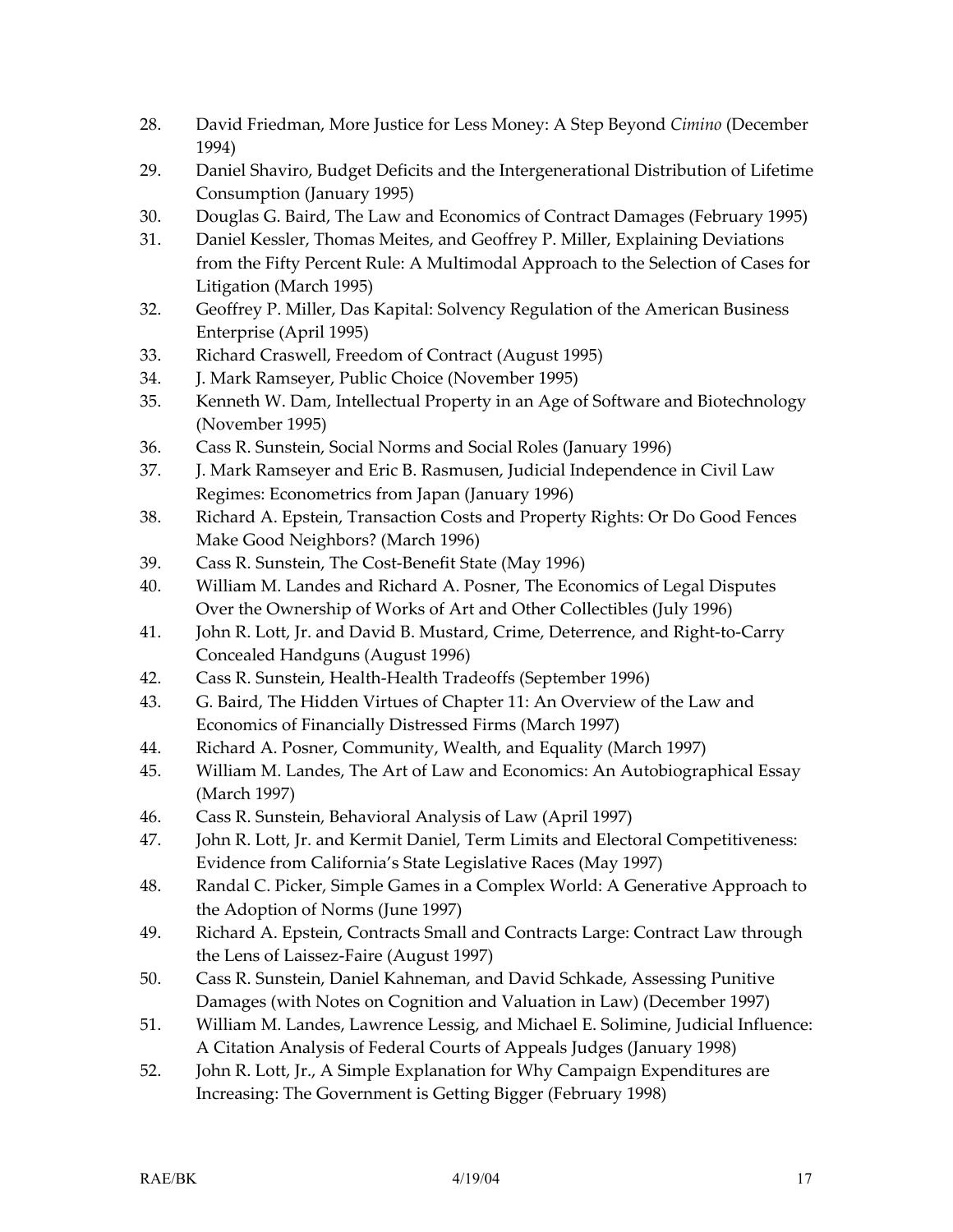- 53. Richard A. Posner, Values and Consequences: An Introduction to Economic Analysis of Law (March 1998)
- 54. Denise DiPasquale and Edward L. Glaeser, Incentives and Social Capital: Are Homeowners Better Citizens? (April 1998)
- 55. Christine Jolls, Cass R. Sunstein, and Richard Thaler, A Behavioral Approach to Law and Economics (May 1998)
- 56. John R. Lott, Jr., Does a Helping Hand Put Others At Risk?: Affirmative Action, Police Departments, and Crime (May 1998)
- 57. Cass R. Sunstein and Edna Ullmann-Margalit, Second-Order Decisions (June 1998)
- 58. Jonathan M. Karpoff and John R. Lott, Jr., Punitive Damages: Their Determinants, Effects on Firm Value, and the Impact of Supreme Court and Congressional Attempts to Limit Awards (July 1998)
- 59. Kenneth W. Dam, Self-Help in the Digital Jungle (August 1998)
- 60. John R. Lott, Jr., How Dramatically Did Women's Suffrage Change the Size and Scope of Government? (September 1998)
- 61. Kevin A. Kordana and Eric A. Posner, A Positive Theory of Chapter 11 (October 1998)
- 62. David A. Weisbach, Line Drawing, Doctrine, and Efficiency in the Tax Law (November 1998)
- 63. Jack L. Goldsmith and Eric A. Posner, A Theory of Customary International Law (November 1998)
- 64. John R. Lott, Jr., Public Schooling, Indoctrination, and Totalitarianism (December 1998)
- 65. Cass R. Sunstein, Private Broadcasters and the Public Interest: Notes Toward A "Third Way" (January 1999)
- 66. Richard A. Posner, An Economic Approach to the Law of Evidence (February 1999)
- 67. Yannis Bakos, Erik Brynjolfsson, Douglas Lichtman, Shared Information Goods (February 1999)
- 68. Kenneth W. Dam, Intellectual Property and the Academic Enterprise (February 1999)
- 69. Gertrud M. Fremling and Richard A. Posner, Status Signaling and the Law, with Particular Application to Sexual Harassment (March 1999)
- 70. Cass R. Sunstein, Must Formalism Be Defended Empirically? (March 1999)
- 71. Jonathan M. Karpoff, John R. Lott, Jr., and Graeme Rankine, Environmental Violations, Legal Penalties, and Reputation Costs (March 1999)
- 72. Matthew D. Adler and Eric A. Posner, Rethinking Cost-Benefit Analysis (April 1999)
- 73. John R. Lott, Jr. and William M. Landes, Multiple Victim Public Shooting, Bombings, and Right-to-Carry Concealed Handgun Laws: Contrasting Private and Public Law Enforcement (April 1999)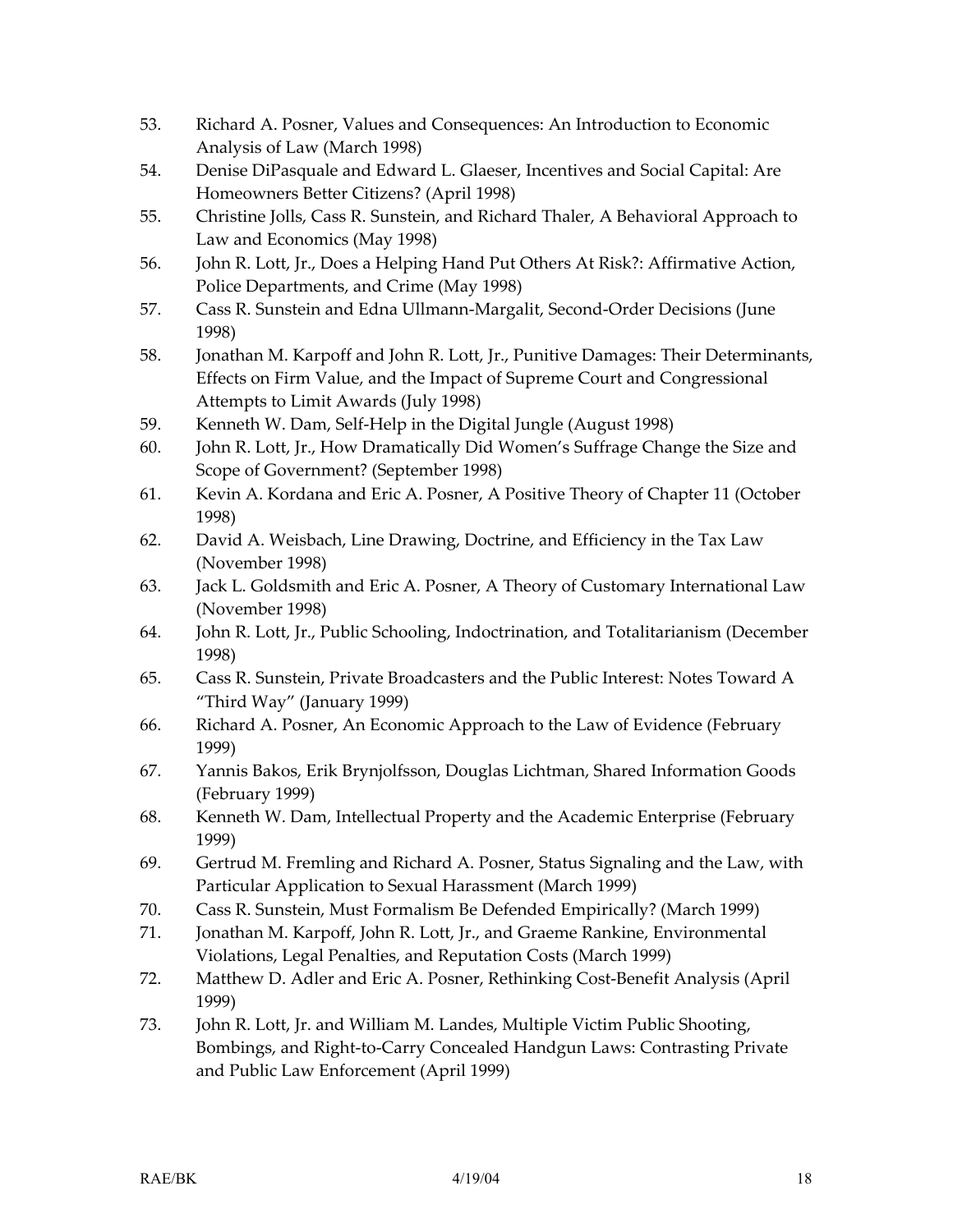- 74. Lisa Bernstein, The Questionable Empirical Basis of Article 2's Incorporation Strategy: A Preliminary Study (May 1999)
- 75. Richard A. Epstein, Deconstructing Privacy: and Putting It Back Together Again (May 1999)
- 76. William M. Landes, Winning the Art Lottery: The Economic Returns to the Ganz Collection (May 1999)
- 77. Cass R. Sunstein, David Schkade, and Daniel Kahneman, Do People Want Optimal Deterrence? (June 1999)
- 78. Tomas J. Philipson and Richard A. Posner, The Long-Run Growth in Obesity as a Function of Technological Change (June 1999)
- 79. David A. Weisbach, Ironing Out the Flat Tax (August 1999)
- 80. Eric A. Posner, A Theory of Contract Law under Conditions of Radical Judicial Error (August 1999)
- 81. David Schkade, Cass R. Sunstein, and Daniel Kahneman, Are Juries Less Erratic than Individuals? Deliberation, Polarization, and Punitive Damages (September 1999)
- 82. Cass R. Sunstein, Nondelegation Canons (September 1999)
- 83. Richard A. Posner, The Theory and Practice of Citations Analysis, with Special Reference to Law and Economics (September 1999)
- 84. Randal C. Picker, Regulating Network Industries: A Look at *Intel* (October 1999)
- 85. Cass R. Sunstein, Cognition and Cost-Benefit Analysis (October 1999)
- 86. Douglas G. Baird and Edward R. Morrison, Optimal Timing and Legal Decisionmaking: The Case of the Liquidation Decision in Bankruptcy (October 1999)
- 87. Gertrud M. Fremling and Richard A. Posner, Market Signaling of Personal Characteristics (November 1999)
- 88. Matthew D. Adler and Eric A. Posner, Implementing Cost-Benefit Analysis When Preferences Are Distorted (November 1999)
- 89. Richard A. Posner, Orwell versus Huxley: Economics, Technology, Privacy, and Satire (November 1999)
- 90. David A. Weisbach, Should the Tax Law Require Current Accrual of Interest on Derivative Financial Instruments? (December 1999)
- 91. Cass R. Sunstein, The Law of Group Polarization (December 1999)
- 92. Eric A. Posner, Agency Models in Law and Economics (January 2000)
- 93. Karen Eggleston, Eric A. Posner, and Richard Zeckhauser, Simplicity and Complexity in Contracts (January 2000)
- 94. Douglas G. Baird and Robert K. Rasmussen, Boyd's Legacy and Blackstone's Ghost (February 2000)
- 95. David Schkade, Cass R. Sunstein, Daniel Kahneman, Deliberating about Dollars: The Severity Shift (February 2000)
- 96. Richard A. Posner and Eric B. Rasmusen, Creating and Enforcing Norms, with Special Reference to Sanctions (March 2000)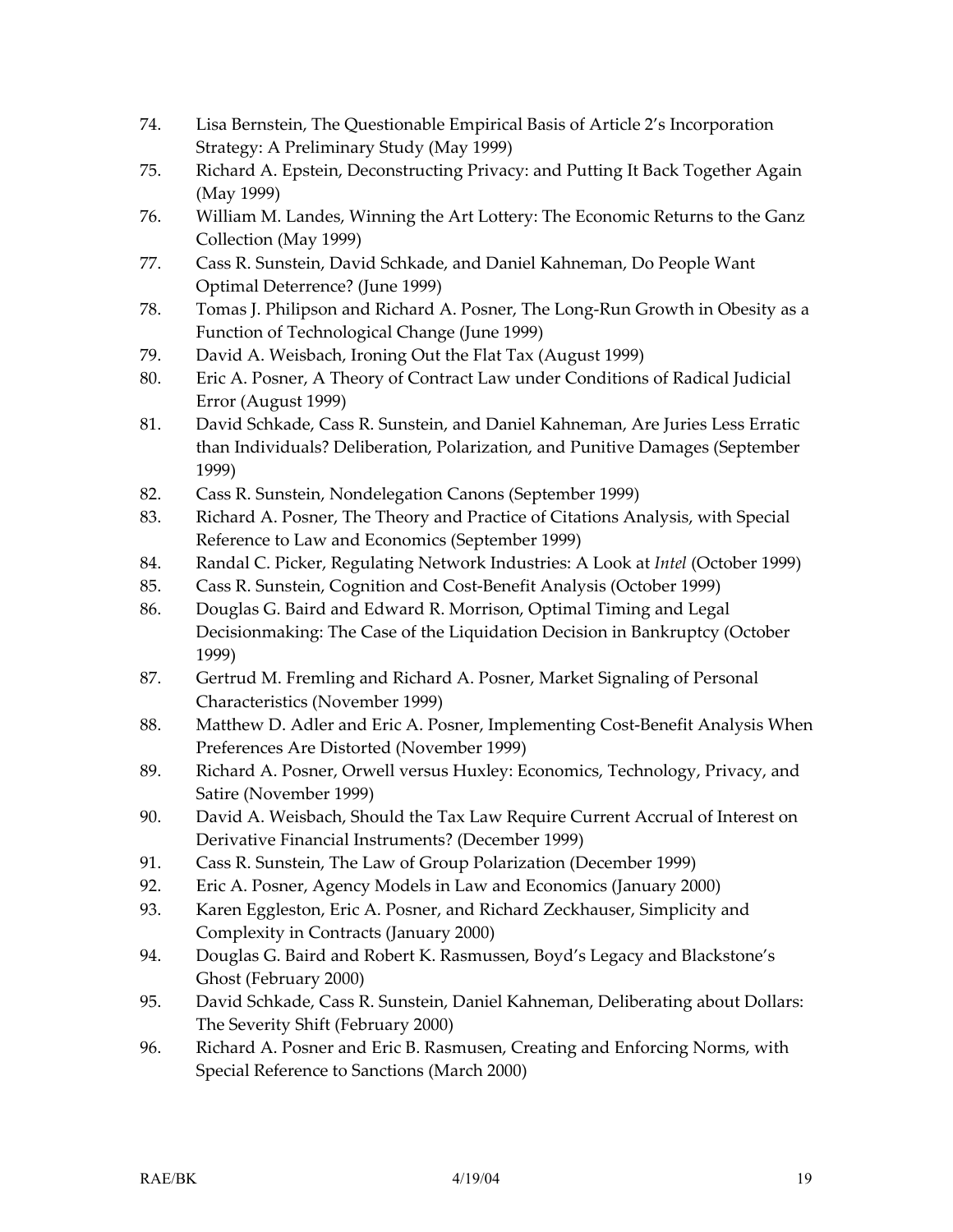- 97. Douglas Lichtman, Property Rights in Emerging Platform Technologies (April 2000)
- 98. Cass R. Sunstein and Edna Ullmann-Margalit, Solidarity in Consumption (May 2000)
- 99. David A. Weisbach, An Economic Analysis of Anti-Tax Avoidance Laws (May 2000, revised May 2002)
- 100. Cass R. Sunstein, Human Behavior and the Law of Work (June 2000)
- 101. William M. Landes and Richard A. Posner, Harmless Error (June 2000)
- 102. Robert H. Frank and Cass R. Sunstein, Cost-Benefit Analysis and Relative Position (August 2000)
- 103. Eric A. Posner, Law and the Emotions (September 2000)
- 104. Cass R. Sunstein, Cost-Benefit Default Principles (October 2000)
- 105. Jack Goldsmith and Alan Sykes, The Dormant Commerce Clause and the Internet (November 2000)
- 106. Richard A. Posner, Antitrust in the New Economy (November 2000)
- 107. Douglas Lichtman, Scott Baker, and Kate Kraus, Strategic Disclosure in the Patent System (November 2000)
- 108. Jack L. Goldsmith and Eric A. Posner, Moral and Legal Rhetoric in International Relations: A Rational Choice Perspective (November 2000)
- 109. William Meadow and Cass R. Sunstein, Statistics, Not Experts (December 2000)
- 110. Saul Levmore, Conjunction and Aggregation (December 2000)
- 111. Saul Levmore, Puzzling Stock Options and Compensation Norms (December 2000)
- 112. Richard A. Epstein and Alan O. Sykes, The Assault on Managed Care: Vicarious Liability, Class Actions and the Patient's Bill of Rights (December 2000)
- 113. William M. Landes, Copyright, Borrowed Images and Appropriation Art: An Economic Approach (December 2000)
- 114. Cass R. Sunstein, Switching the Default Rule (January 2001)
- 115. George G. Triantis, Financial Contract Design in the World of Venture Capital (January 2001)
- 116. Jack Goldsmith, Statutory Foreign Affairs Preemption (February 2001)
- 117. Richard Hynes and Eric A. Posner, The Law and Economics of Consumer Finance (February 2001)
- 118. Cass R. Sunstein, Academic Fads and Fashions (with Special Reference to Law) (March 2001)
- 119. Eric A. Posner, Controlling Agencies with Cost-Benefit Analysis: A Positive Political Theory Perspective (April 2001)
- 120. Douglas G. Baird, Does Bogart Still Get Scale? Rights of Publicity in the Digital Age (April 2001)
- 121. Douglas G. Baird and Robert K. Rasmussen, Control Rights, Priority Rights and the Conceptual Foundations of Corporate Reorganization (April 2001)
- 122. David A. Weisbach, Ten Truths about Tax Shelters (May 2001)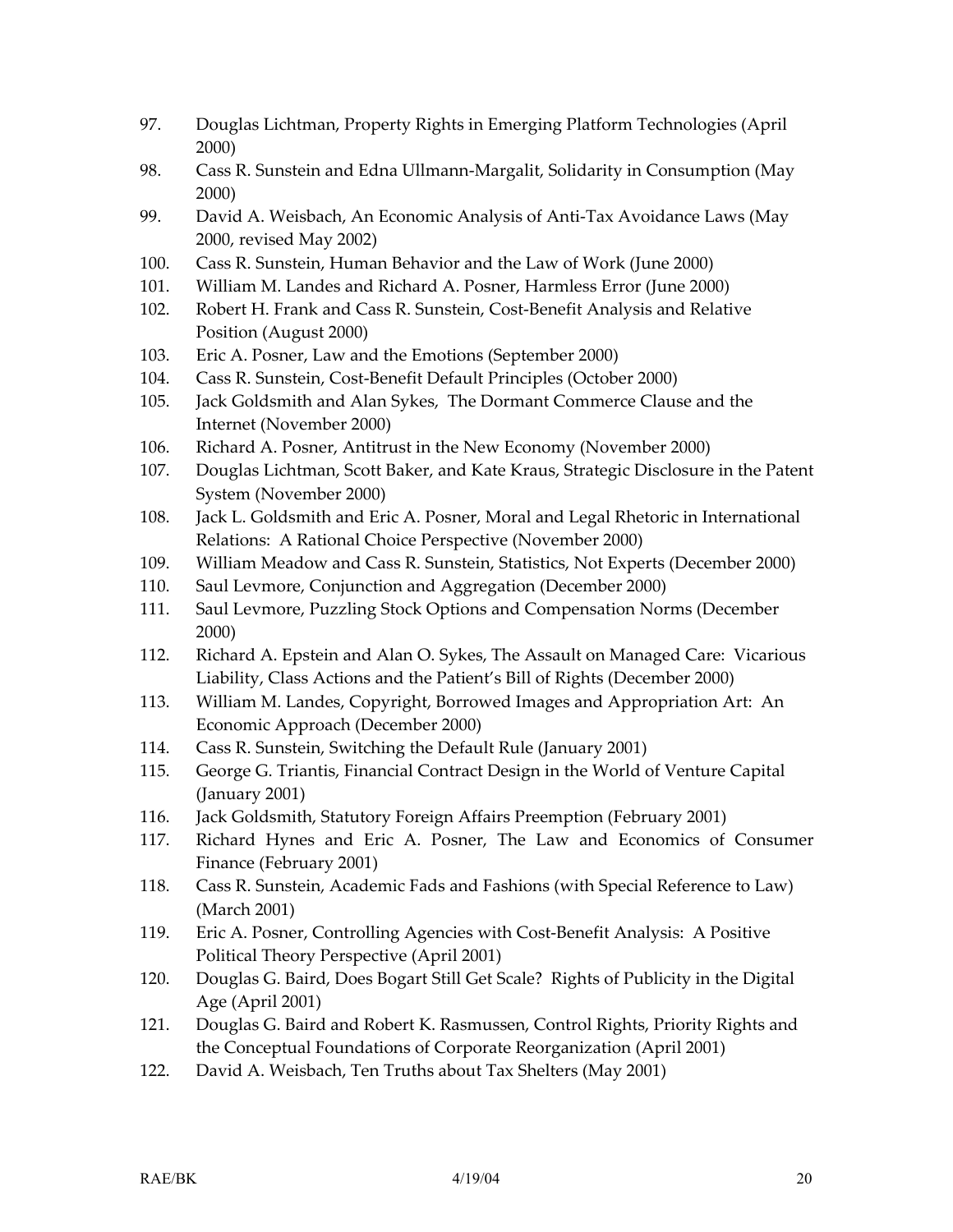- 123. William M. Landes, What Has the Visual Arts Rights Act of 1990 Accomplished? (May 2001)
- 124. Cass R. Sunstein, Social and Economic Rights? Lessons from South Africa (May 2001)
- 125. Christopher Avery, Christine Jolls, Richard A. Posner, and Alvin E. Roth, The Market for Federal Judicial Law Clerks (June 2001)
- 126. Douglas G. Baird and Edward R. Morrison, Bankruptcy Decision Making (June 2001)
- 127. Cass R. Sunstein, Regulating Risks after ATA (June 2001)
- 128. Cass R. Sunstein, The Laws of Fear (June 2001)
- 129. Richard A. Epstein, In and Out of Public Solution: The Hidden Perils of Property Transfer (July 2001)
- 130. Randal C. Picker, Pursuing a Remedy in *Microsoft*: The Declining Need for Centralized Coordination in a Networked World (July 2001)
- 131. Cass R. Sunstein, Daniel Kahneman, David Schkade, and Ilana Ritov, Predictably Incoherent Judgments (July 2001)
- 132. Eric A. Posner, Courts Should Not Enforce Government Contracts (August 2001)
- 133. Lisa Bernstein, Private Commercial Law in the Cotton Industry: Creating Cooperation through Rules, Norms, and Institutions (August 2001)
- 134. Richard A. Epstein, The Allocation of the Commons: Parking and Stopping on the Commons (August 2001)
- 135. Cass R. Sunstein, The Arithmetic of Arsenic (September 2001)
- 136. Eric A. Posner, Richard Hynes, and Anup Malani, The Political Economy of Property Exemption Laws (September 2001)
- 137. Eric A. Posner and George G. Triantis, Covenants Not to Compete from an Incomplete Contracts Perspective (September 2001)
- 138. Cass R. Sunstein, Probability Neglect: Emotions, Worst Cases, and Law (November 2001)
- 139. Randall S. Kroszner and Philip E. Strahan, Throwing Good Money after Bad? Board Connections and Conflicts in Bank Lending (December 2001)
- 140. Alan O. Sykes, TRIPs, Pharmaceuticals, Developing Countries, and the Doha "Solution" (February 2002)
- 141. Edna Ullmann-Margalit and Cass R. Sunstein, Inequality and Indignation (February 2002)
- 142. Daniel N. Shaviro and David A. Weisbach, The Fifth Circuit Gets It Wrong in *Compaq v. Commissioner* (February 2002) (Published in *Tax Notes*, January 28, 2002)
- 143. Warren F. Schwartz and Alan O. Sykes, The Economic Structure of Renegotiation and Dispute Resolution in the WTO/GATT System (March 2002, *Journal of Legal Studies* 2002)
- 144. Richard A. Epstein, HIPAA on Privacy: Its Unintended and Intended Consequences (March 2002, forthcoming *Cato Journal*, summer 2002)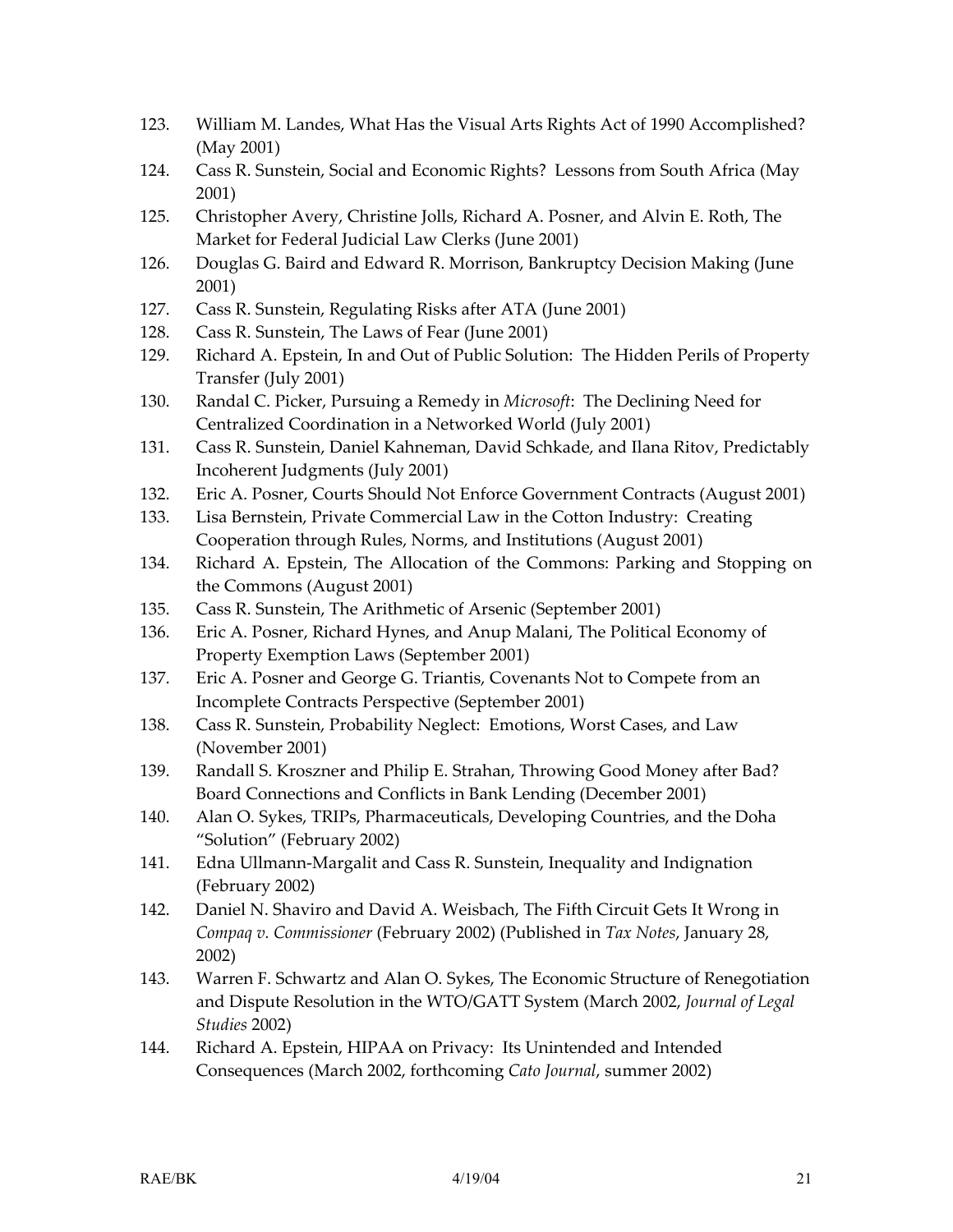- 145. David A. Weisbach, Thinking Outside the Little Boxes (March 2002, *Texas Law Review*)
- 146. Eric A. Posner, Economic Analysis of Contract Law after Three Decades: Success or Failure (March 2002)
- 147. Randal C. Picker, Copyright as Entry Policy: The Case of Digital Distribution (April 2002, The Antitrust Bulletin)
- 148. David A. Weisbach, Taxes and Torts in the Redistribution of Income (April 2002, Coase Lecture February 2002)
- 149. Cass R. Sunstein, Beyond the Precautionary Principle (April 2002)
- 150. Robert W. Hahn and Cass R. Sunstein, A New Executive Order for Improving Federal Regulation? Deeper and Wider Cost-Benefit Analysis (April 2002)
- 151. Douglas Lichtman, Copyright as a Rule of Evidence (May 2002, updated January 2003)
- 152. Richard A. Epstein, Steady the Course: Property Rights in Genetic Material (May 2002; revised March 2003)
- 153. Jack Goldsmith and Cass R. Sunstein, Military Tribunals and Legal Culture: What a Difference Sixty Years Makes (June 2002)
- 154. William M. Landes and Richard A. Posner, Indefinitely Renewable Copyright (July 2002)
- 155. Anne Gron and Alan O. Sykes, Terrorism and Insurance Markets: A Role for the Government as Insurer? (July 2002)
- 156. Cass R. Sunstein and Adrian Vermeule, Interpretation and Institutions (July 2002)
- 157. Cass R. Sunstein, The Rights of Animals: A Very Short Primer (August 2002)
- 158. Cass R. Sunstein, Avoiding Absurdity? A New Canon in Regulatory Law (with Notes on Interpretive Theory) (August 2002)
- 159. Randal C. Picker, From Edison to the Broadcast Flag: Mechanisms of Consent and Refusal and the Propertization of Copyright (September 2002)
- 160. Eric A. Posner, A Theory of the Laws of War (September 2002)
- 161 Eric A. Posner, Probability Errors: Some Positive and Normative Implications for Tort and Contract Law (September 2002)
- 162. Lior Jacob Strahilevitz, Charismatic Code, Social Norms, and the Emergence of Cooperation on the File-Swapping Networks (September 2002)
- 163. David A. Weisbach, Does the X-Tax Mark the Spot? (September 2002)
- 164. Cass R. Sunstein, Conformity and Dissent (September 2002)
- 165. Cass R. Sunstein, Hazardous Heuristics (October 2002)
- 166. Douglas Lichtman, Uncertainty and the Standard for Preliminary Relief (October 2002)
- 167. Edward T. Swaine, Rational Custom (November 2002)
- 168. Julie Roin, Truth in Government: Beyond the Tax Expenditure Budget (November 2002)
- 169. Avraham D. Tabbach, Criminal Behavior: Sanctions and Income Taxation: An Economic Analysis (November 2002)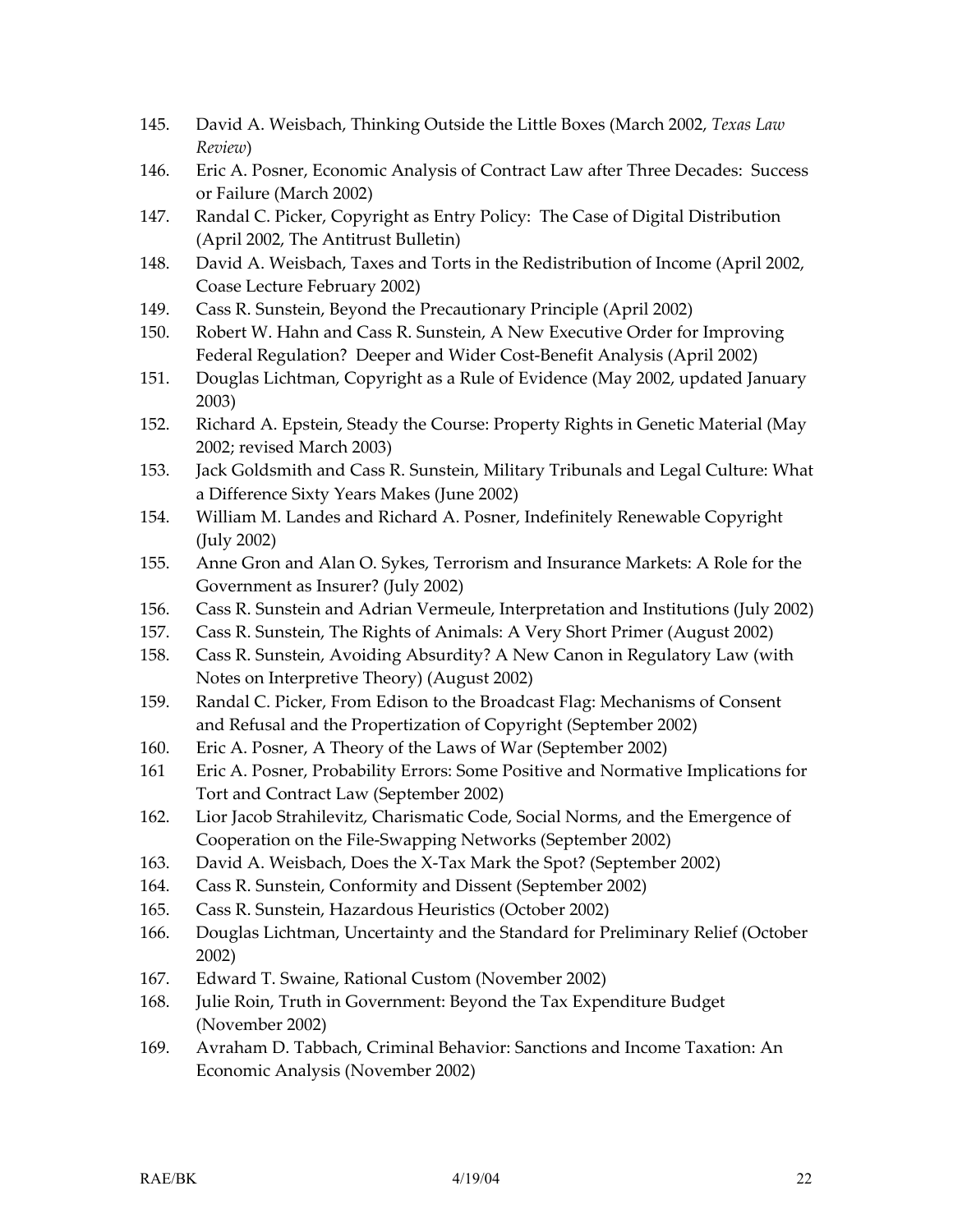- 170. Richard A. Epstein, In Defense of "Old" Public Health: The Legal Framework for the Regulation of Public Health (December 2002)
- 171. Richard A. Epstein, Animals as Objects, or Subjects, of Rights (December 2002)
- 172. David A. Weisbach, Taxation and Risk-Taking with Multiple Tax Rates (December 2002)
- 173. Douglas G. Baird and Robert K. Rasmussen, The End of Bankruptcy (December 2002)
- 174. Richard A. Epstein, Into the Frying Pan: Standing and Privity under the Telecommunications Act of 1996 and Beyond (December 2002)
- 175. Douglas G. Baird, In Coase's Footsteps (January 2003)
- 176. David A. Weisbach, Measurement and Tax Depreciation Policy: The Case of Short-Term Assets (January 2003)
- 177. Randal C. Picker, Understanding Statutory Bundles: Does the Sherman Act Come with the 1996 Telecommunications Act? (January 2003)
- 178. Douglas Lichtman and Randal C. Picker, Entry Policy in Local Telecommunications: *Iowa Utilities* and *Verizon* (January 2003)
- 179. William Landes and Douglas Lichtman, Indirect Liability for Copyright Infringement: An Economic Perspective (February 2003)
- 180. Cass R. Sunstein, Moral Heuristics (March 2003)
- 181. Amitai Aviram, Regulation by Networks (March 2003)
- 182. Richard A. Epstein, Class Actions: Aggregation, Amplification *and* Distortion (April 2003)
- 183. Richard A. Epstein, The "Necessary" History of Property and Liberty (April 2003)
- 184. Eric A. Posner, Transfer Regulations and Cost-Effectiveness Analysis (April 2003)
- 185. Cass R. Sunstein and Richard H. Thaler, Libertarian Paternalizm Is Not an Oxymoron (May 2003)
- 186. Alan O. Sykes, The Economics of WTO Rules on Subsidies and Countervailing Measures (May 2003)
- 187. Alan O. Sykes, The Safeguards Mess: A Critique of WTO Jurisprudence (May 2003)
- 188. Alan O. Sykes, International Trade and Human Rights: An Economic Perspective (May 2003)
- 189. Saul Levmore and Kyle Logue, Insuring against Terrorism—and Crime (June 2003)
- 190. Richard A. Epstein, Trade Secrets as Private Property: Their Constitutional Protection (June 2003)
- 191. Cass R. Sunstein, Lives, Life-Years, and Willingness to Pay (June 2003)
- 192. Amitai Aviram, The Paradox of Spontaneous Formation of Private Legal Systems (July 2003)
- 193. Robert Cooter and Ariel Porat, Decreasing Liability Contracts (July 2003)
- 194. David A. Weisbach and Jacob Nussim, The Integration of Tax and Spending Programs (September 2003)